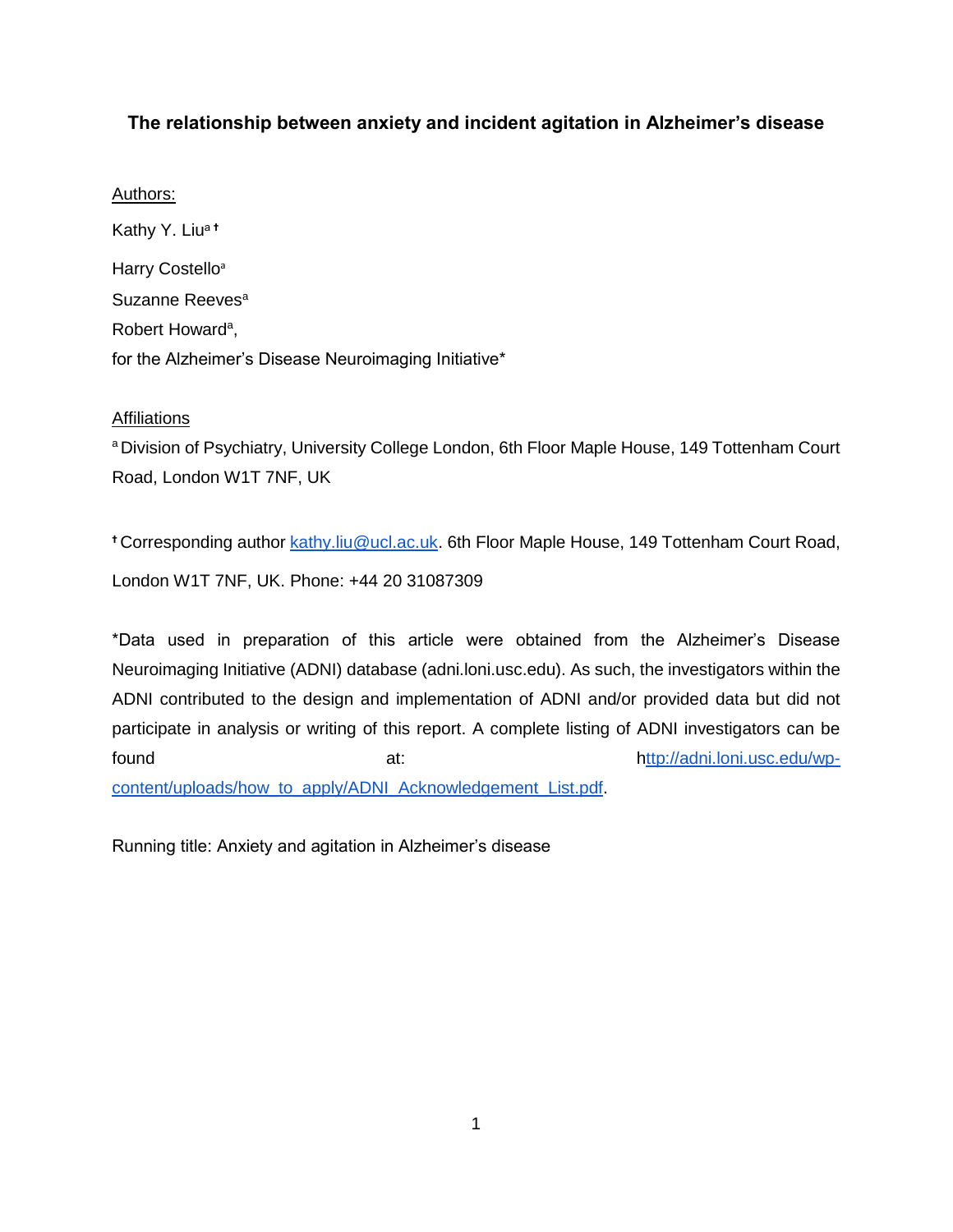### ABSTRACT

BACKGROUND: Agitation in Alzheimer's disease (AD) has been hypothesized to be an expression of anxiety, but whether anxiety early in the course of dementia could be a risk factor for developing later agitation is unknown.

OBJECTIVE: We used the Alzheimer's Disease Neuroimaging Initiative (ADNI) database to examine the longitudinal relationship between anxiety and incident agitation in individuals with a diagnosis of AD at baseline or during follow-up.

METHODS: Longitudinal neuropsychiatric symptom data from AD individuals who were agitation-free at study baseline (N=272) were analyzed using mixed effects regression models to test the longitudinal relationship between baseline and incident anxiety with incident agitation.

RESULTS: Anxiety at baseline was not associated with subsequent agitation, but there was a positive linear relationship between incident anxiety and agitation over the study duration. Baseline apathy and delusions were consistently associated with subsequent agitation and greater disease severity and illness duration also appeared to be risk factors for agitation.

CONCLUSION: Our findings support the concept that anxiety and agitation are likely to be distinct rather than equivalent constructs in mild-moderate AD. Future longitudinal cohort studies are needed to replicate these findings and further characterize potential risk factors for agitation, such as apathy and delusions.

Keywords: Agitation, anxiety, Alzheimer's disease, apathy, delusions, ADNI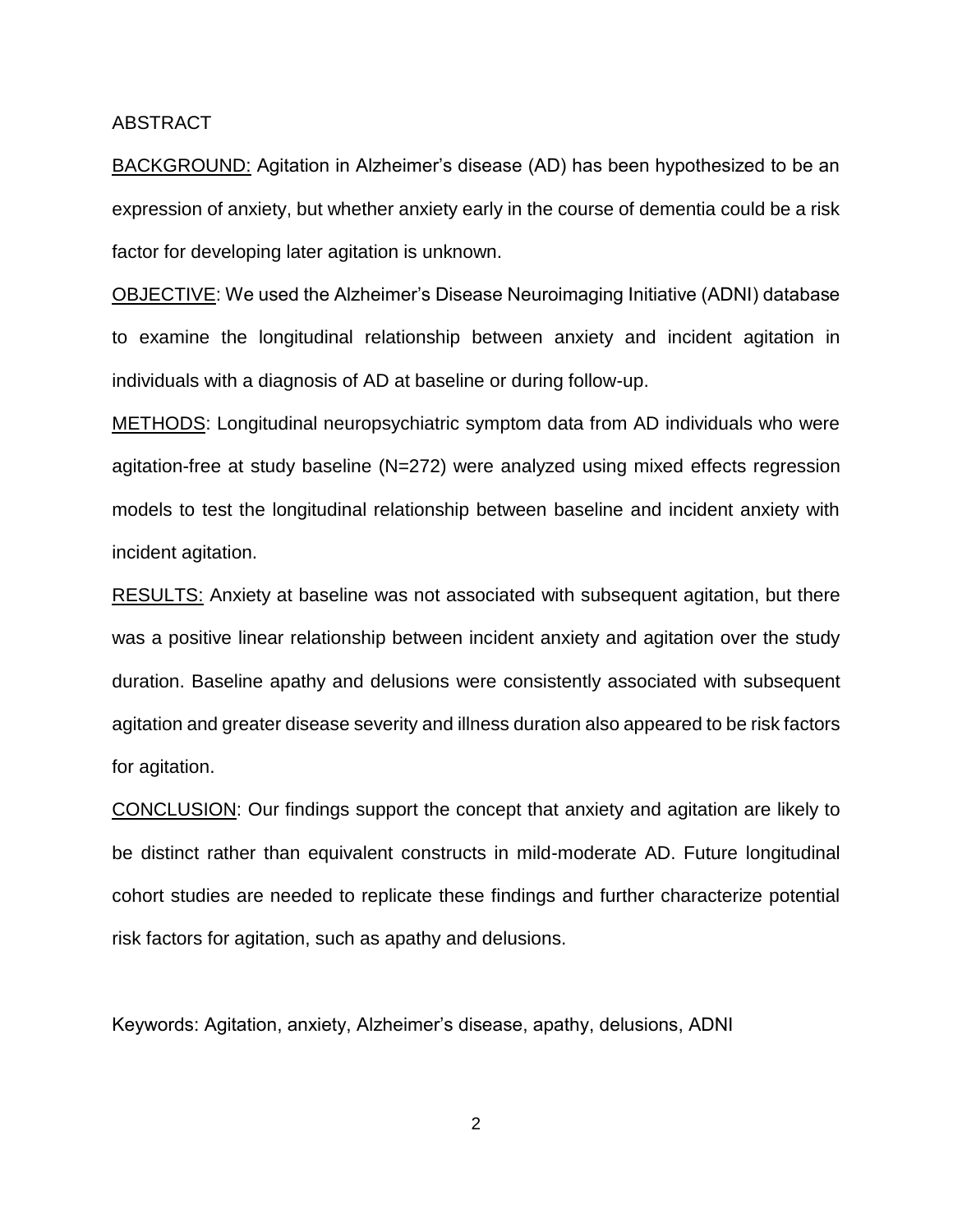## **INTRODUCTION**

Agitation is a distressing and difficult-to-treat neuropsychiatric syndrome, seen commonly in dementia. A consensus definition of agitation characterized the syndrome as sustained, observed or inferred evidence of emotional distress associated with excessive motor activity, verbal or physical aggression [\[1\].](https://paperpile.com/c/h2crtm/BTmC8) In Alzheimer's disease (AD), agitation affects around 30% of community [\[2\]](https://paperpile.com/c/h2crtm/0HaTX) and 80% of care home resident individuals [\[3\].](https://paperpile.com/c/h2crtm/55IAg) Agitation significantly reduces quality of life and precipitates earlier institutionalization [\[4\],](https://paperpile.com/c/h2crtm/mEplV) but in terms of treatment, the best evidence is for short-term use of antipsychotic drugs, which have only modest efficacy and potential harmful side-effects. As agitation in dementia may have many different etiologies [\[5\],](https://paperpile.com/c/h2crtm/licFg) including AD-related brain changes [\[6,7\],](https://paperpile.com/c/h2crtm/EXycF+y9Bmy) there is a clear need to better understand what may influence individuals' risk of developing agitation in order to develop better targeted prevention and treatment strategies.

Neuropsychiatric symptoms (NPS) in AD have been related to the neuropathological processes of the disease [\[8\]](https://paperpile.com/c/h2crtm/FYvEP) and emerge in phases from preclinical (e.g. anxiety, depression) [\[9\]](https://paperpile.com/c/h2crtm/PSgcW) to symptomatic AD (e.g. agitation, delusions, hallucinations). It has been hypothesized that agitation (an observed behavior) in AD individuals could be an expression of anxiety (a subjective feeling) [\[10,11\],](https://paperpile.com/c/h2crtm/XA0Qy+2wMGS) implying that the former could replace the latter as dementia progresses and that anxiety early in the course of dementia could increase the risk of later developing agitation. Consistent with this hypothesis, anxiety typically emerges in the preclinical stages of AD [\[8,9\]](https://paperpile.com/c/h2crtm/PSgcW+FYvEP) and has a lower prevalence in those with severe AD [\[12,13\],](https://paperpile.com/c/h2crtm/IoLX9+r3WXm) whereas agitation increases in prevalence with disease progression and worsening severity of cognitive impairment [\[14–16\].](https://paperpile.com/c/h2crtm/f6vpD+gzkYw+cJImH) However, anxiety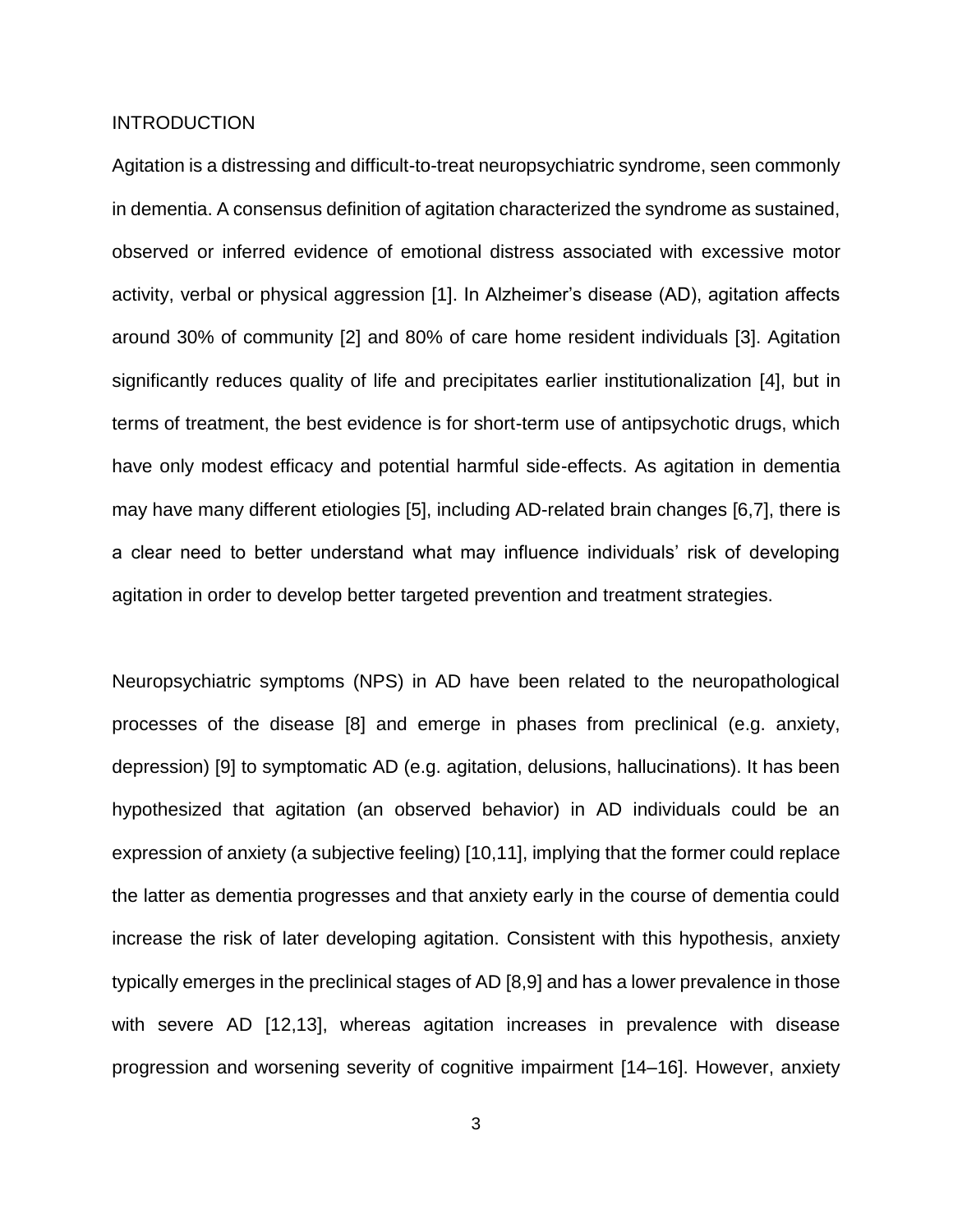does not fully encompass all the behavioral aspects of agitation, and the overlap between them is unclear [\[12\].](https://paperpile.com/c/h2crtm/IoLX9) An understanding of whether AD individuals who experience early NPS, such as anxiety, have an increased risk of developing later agitation would aid clinical decision-making and stimulate further research, including the potential impact of early anxiety treatment to prevent emergence of agitation later in the disease course.

To our knowledge, only one study [\[17\]](https://paperpile.com/c/h2crtm/i1APQ) has investigated the relationship between anxiety and agitation in AD. The study, which was cross-sectional and involved 40 participants, found a positive correlation between anxiety and agitation. The current study used the Alzheimer's Disease Neuroimaging Initiative (ADNI) database to examine the longitudinal relationship between anxiety and incident agitation in individuals with a diagnosis of AD at baseline or during follow-up. We tested the hypothesis that agitation in AD could be an expression of anxiety and predicted that: 1) AD individuals with baseline anxiety would be more likely to develop subsequent agitation than those without baseline anxiety, and 2) the emergence of anxiety and agitation in individual participants over the study period would be negatively correlated (i.e. inversely related), as anxiety tended to be replaced by agitation as AD severity worsened.

### **METHODS**

#### *Subjects*

All data used in the preparation of this article were obtained from the ADNI database (adni.loni.usc.edu). ADNI was launched in 2003, with the primary goal of testing whether serial magnetic resonance imaging (MRI), positron emission tomography (PET), other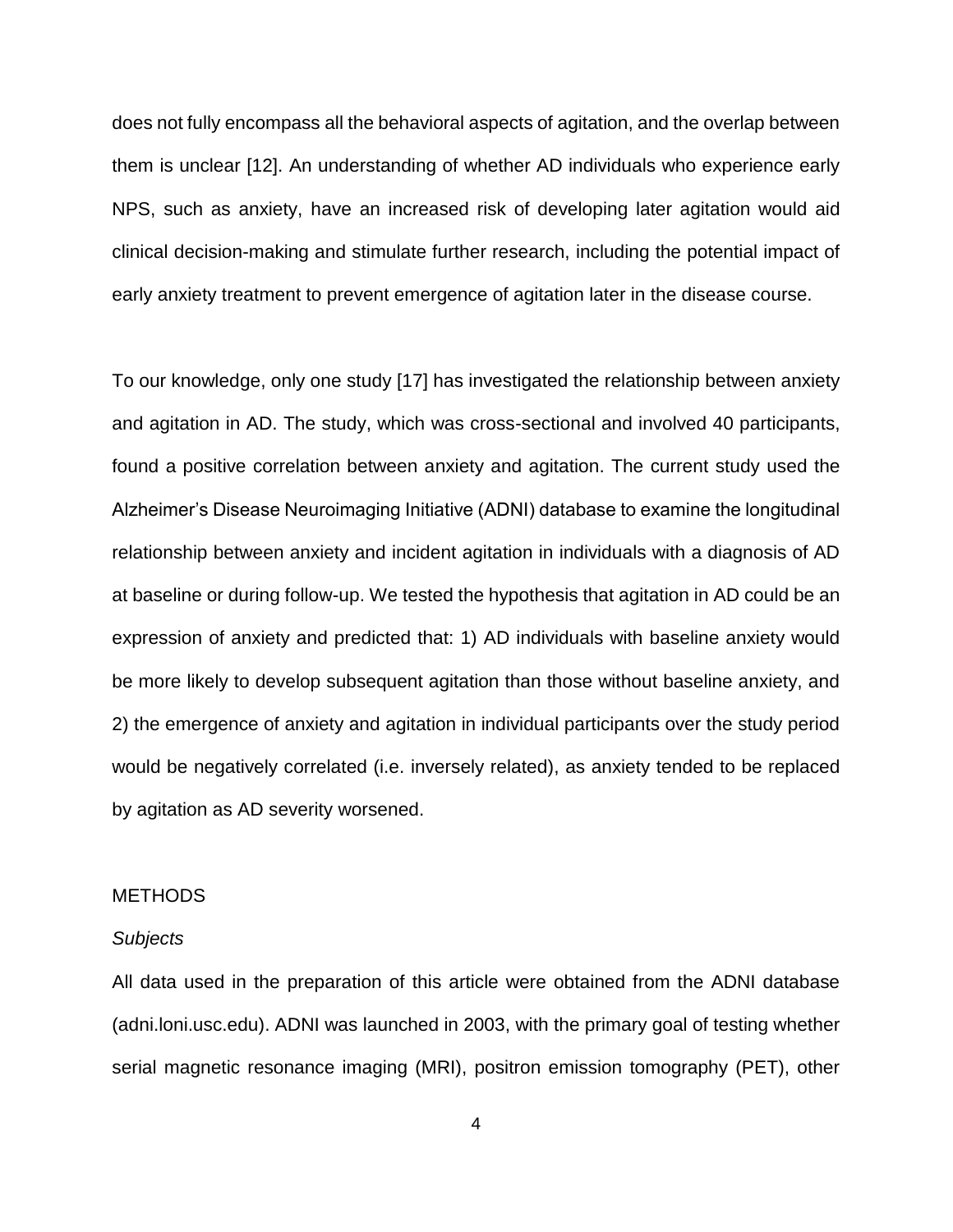biological dementia markers, and structured clinical and neuropsychological assessment can be combined to measure the progression of patients with mild cognitive impairment (MCI) and early Alzheimer's disease (AD). ADNI enrols participants from 57 sites in the United States and Canada between the ages of 55 and 90 years who have a diagnosis of mild AD, mild cognitive impairment (MCI) or are normal controls. Written informed consent was obtained from all participants and recruitment was approved by the Institutional Review Boards of all of the participating institutions. Full details of ethics approval, study design, participant recruitment, and clinical testing have been published previously and are available at [adni-info.org](http://www.adni-info.org/).

### *NPI-Q*

The Neuropsychiatric Inventory Questionnaire (NPI-Q) is a brief version of the Neuropsychiatric Inventory (NPI) and provides a validated, informant-based assessment of the presence and severity of neuropsychiatric symptoms and associated caregiver distress [\[18\].](https://paperpile.com/c/h2crtm/5kXuM) The NPI-Q differs from the NPI by being a 2-page self-administered questionnaire, completed by informants about the patients for whom they care, as opposed to an interview. Each of the 12 symptom domains is assessed by a written screening question derived from the NPI. Initial responses to each screening question are "Yes" (present) or "No" (absent). If the symptom is present, the informant rates the symptom severity within the last month using a 3-point scale (mild, moderate or severe) and any associated caregiver distress with a 5-point scale (from not distressing at all to extremely distressing).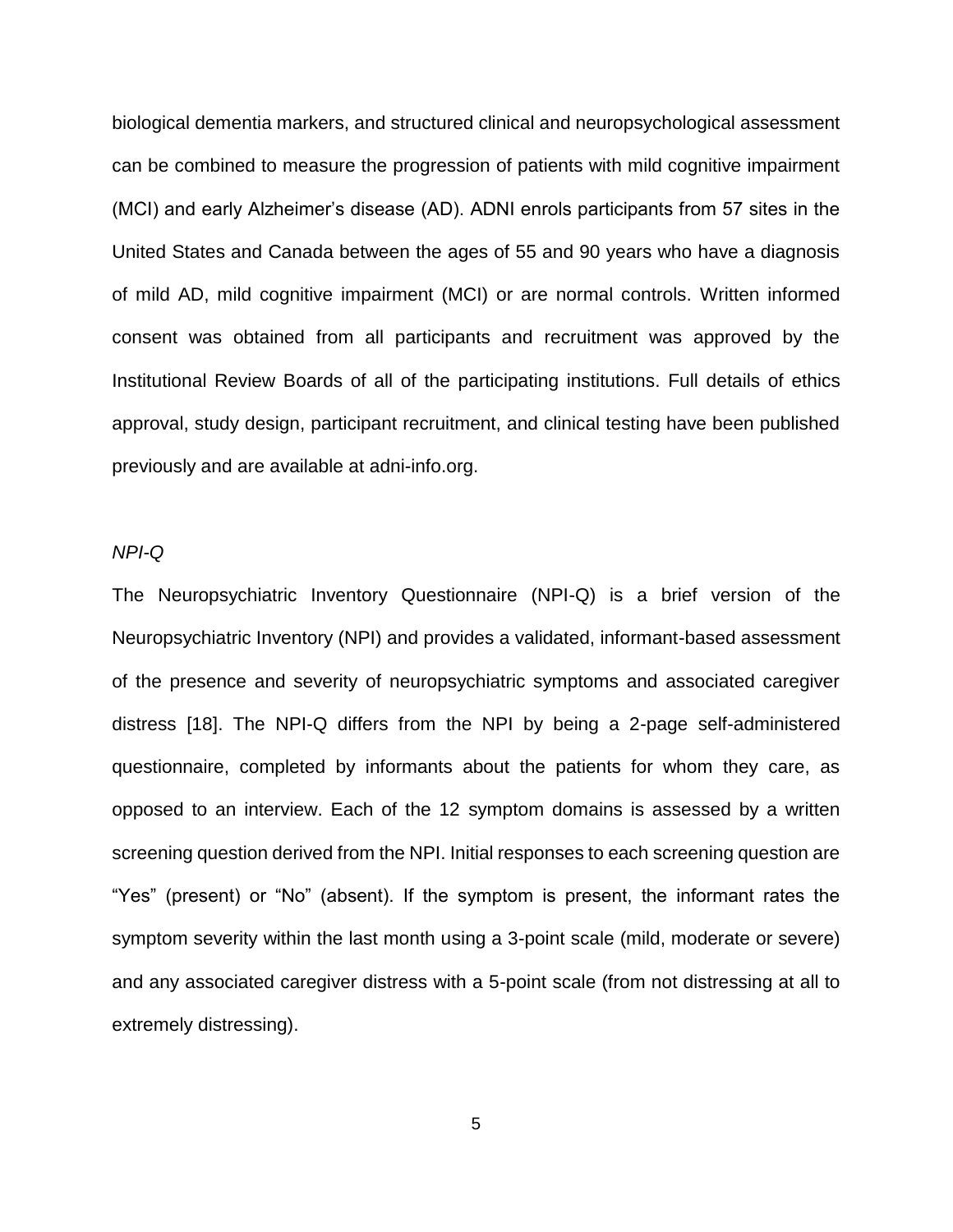For the purposes of this study, an individual with AD was defined as having anxiety or agitation if the Anxiety or Agitation/Aggression NPI-Q subscales at a follow-up visit were marked as present. Descriptions of the NPI-Q Anxiety and Agitation/Aggression subscales are included in Table 1.

The study included all individuals from the ADNI database (Phases 1, GO, 2 and 3), diagnosed with AD at any follow-up visit and who had NPI-Q data. To analyze incident agitation over the study period, we defined the first incidence of agitation as occurring when a person who had been agitation-free at baseline subsequently developed agitation during follow-up. We therefore excluded participants with baseline agitation from the original study population to obtain the 'at risk' sample for analyses.

#### *Statistical analyses*

The baseline characteristics of the 'at risk' study population (N=272) and the frequencies of anxiety and agitation over the study period were described using means and standard deviations or frequencies and proportions, as appropriate. These were compared to the baseline characteristics of the excluded sample (N=97) using Welch's t-test for group means and Pearson's chi-squared test for proportions.

We used two mixed effects logistic regression models within the 'at risk' subsample (N=272), to examine the longitudinal relationship between anxiety and incident agitation in individuals with AD over the study period. Mixed effects models can account for the correlation between repeated measures due to unobserved inter-individual heterogeneity by incorporating random effects. They can also account for unequal follow up intervals by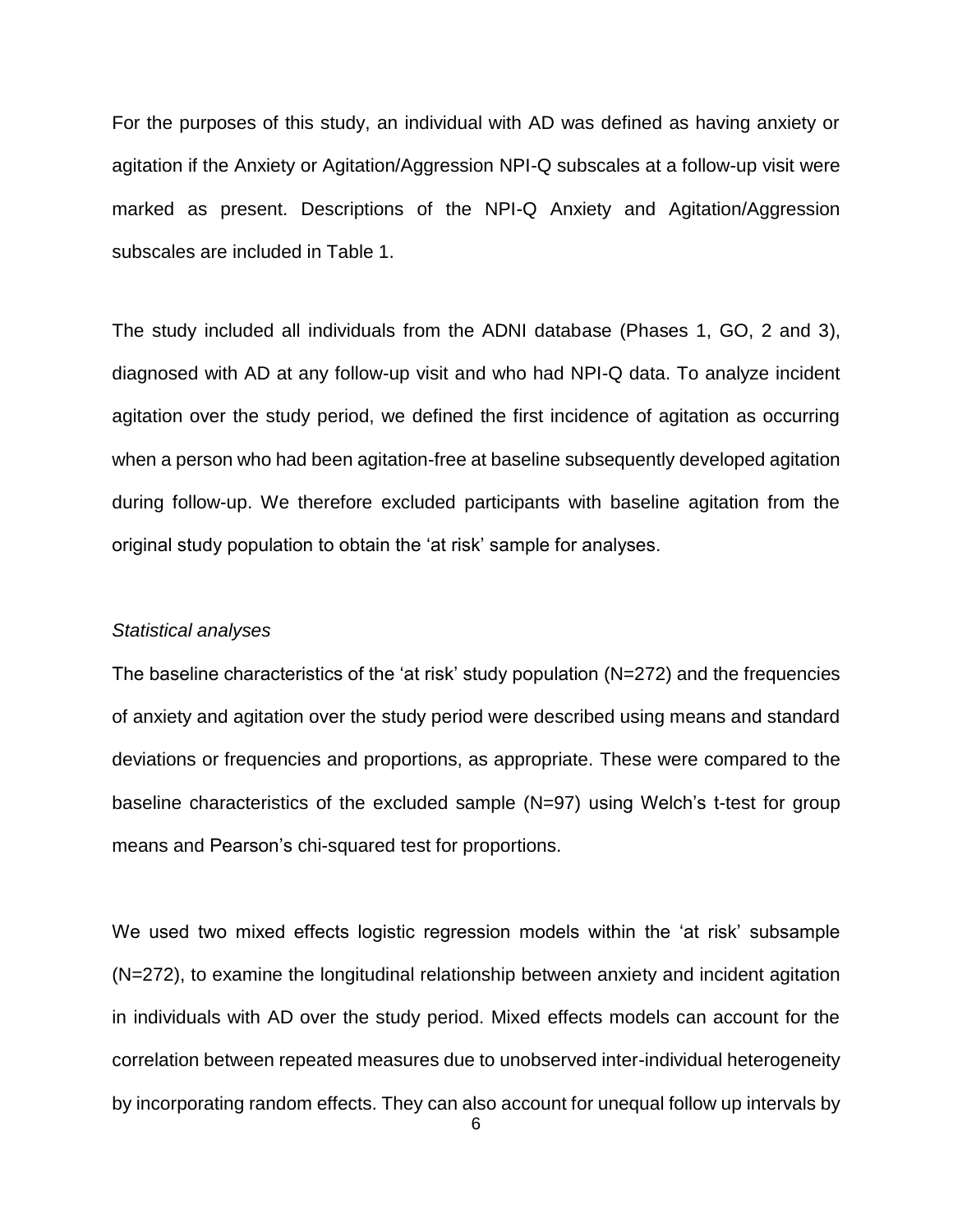including time as a continuous variable, and for missing data by using maximum likelihood estimation, which uses all available data. We used a 'prospective' model to investigate the relationship between baseline anxiety and incident agitation, and an alternate 'concurrent' model to examine the relationship between incident anxiety and agitation at the same follow-up timepoints, without an implied sequential relationship.

Three sets of regressions were conducted for each model; 1) unadjusted, 2) adjusted for baseline and incident NPI-rated measures (delusions, hallucinations, depression, elation/euphoria, apathy, disinhibition, irritability and motor disturbance) for the 'prospective' and 'concurrent' models respectively, and 3) adjusted for sociodemographic factors (baseline age in years, years of education, MMSE score at each timepoint and sex).

As agitation prevalence has been shown to increase with worsening disease severity [\[14–](https://paperpile.com/c/h2crtm/f6vpD+gzkYw+cJImH) [16\],](https://paperpile.com/c/h2crtm/f6vpD+gzkYw+cJImH) we explored whether the relationship between anxiety and agitation in the two models was influenced by disease progression and severity, via interaction terms between anxiety and time (in months), and baseline diagnostic group (either AD or MCI/CN), respectively. To test whether our findings were sensitive to a broader, subscale definition of agitation, composed of NPI-Q rated agitation/aggression, irritability, disinhibition and/or aberrant motor behavior [\[19,20\],](https://paperpile.com/c/h2crtm/qDlG5+0u2zV) we repeated the analyses with agitation defined as a composite within which at least three of these items were present. These NPI-rated measures were not included as covariates in the adjusted models that used the composite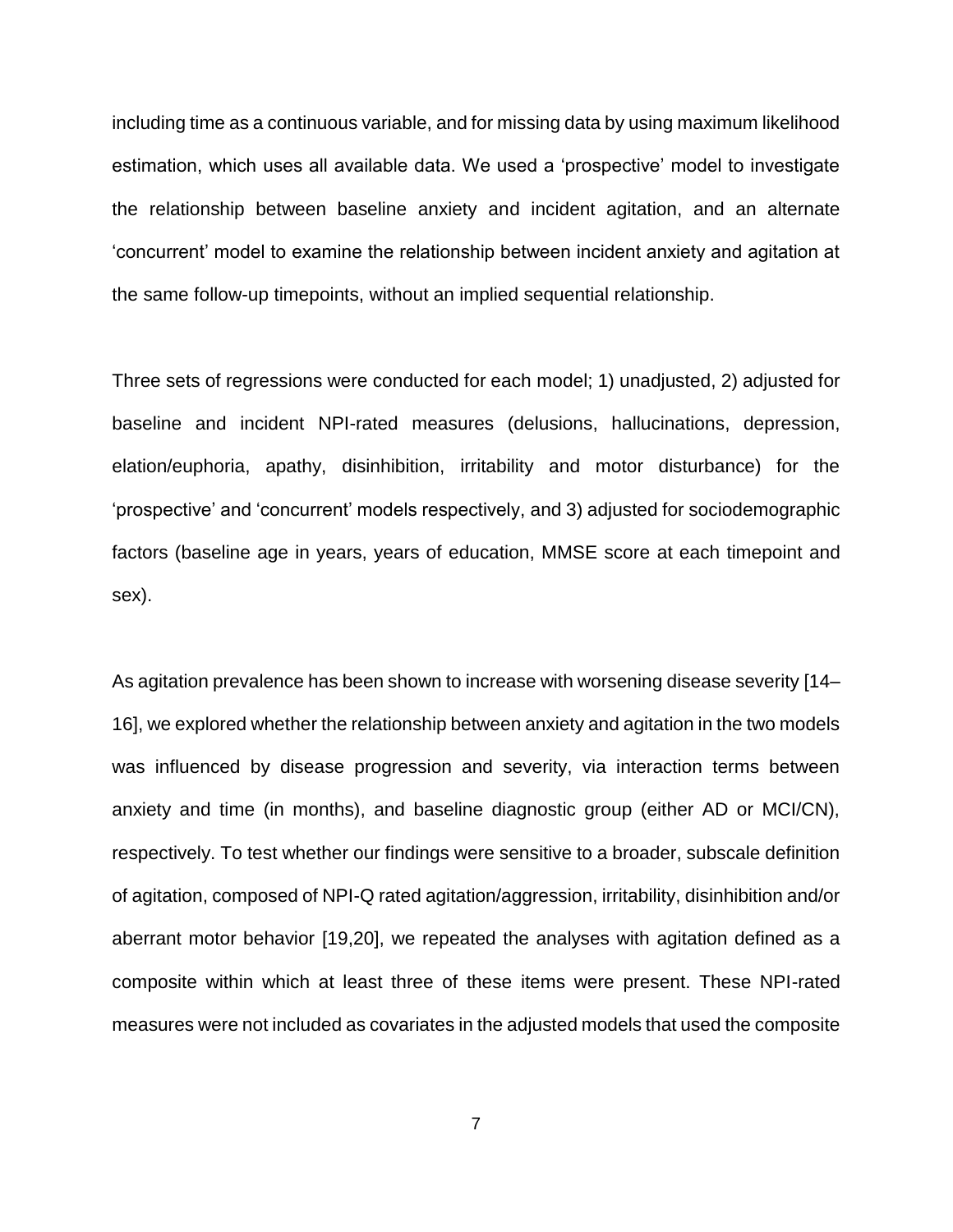agitation measure. Descriptions of the NPI-Q Irritability/lability, Disinhibition and Motor disturbance subscales are shown in Table 1.

Cross-sectional analyses were performed in R version 3.5.1 and mixed effects regression analyses were performed using STATA/MP 16.0. The relationships between variables were tested at a significance level of  $a=0.05$ . We used random intercept models and tested the fit of adding random slopes to the model using the likelihood ratio test (LRT). The LRT was also used to assess model fit after the addition of the interaction terms, adjustment for NPI-Q and sociodemographic variables as described above.

#### RESULTS

#### *Participant characteristics*

A total of 369 individuals from the ADNI database had a diagnosis of AD and were assessed using the NPI-Q. The 'at risk' (N=272) population was obtained after excluding 97 individuals who had NPI-rated agitation at baseline (see Table 2 for baseline characteristics of this population). Within the 'at risk' sample (agitation-free at baseline), 47% (127 out of 272) subsequently developed NPI-Q rated agitation over the study period of up to 54 months. Around half of these participants had a baseline diagnosis of AD (N=138) and the other half had progressed to AD from a baseline diagnosis of MCI or healthy control (CN) (N=134). The excluded baseline agitation sample had a higher proportion of participants who were female  $(X<sup>2</sup>(1) = 7.0, p=0.008)$  and had baseline anxiety  $(X^2(1) = 19.2, p<0.001)$ , compared to the 'at risk' sample. The frequency of anxiety and agitation at each timepoint in the 'at risk' sample is summarized in Table 3.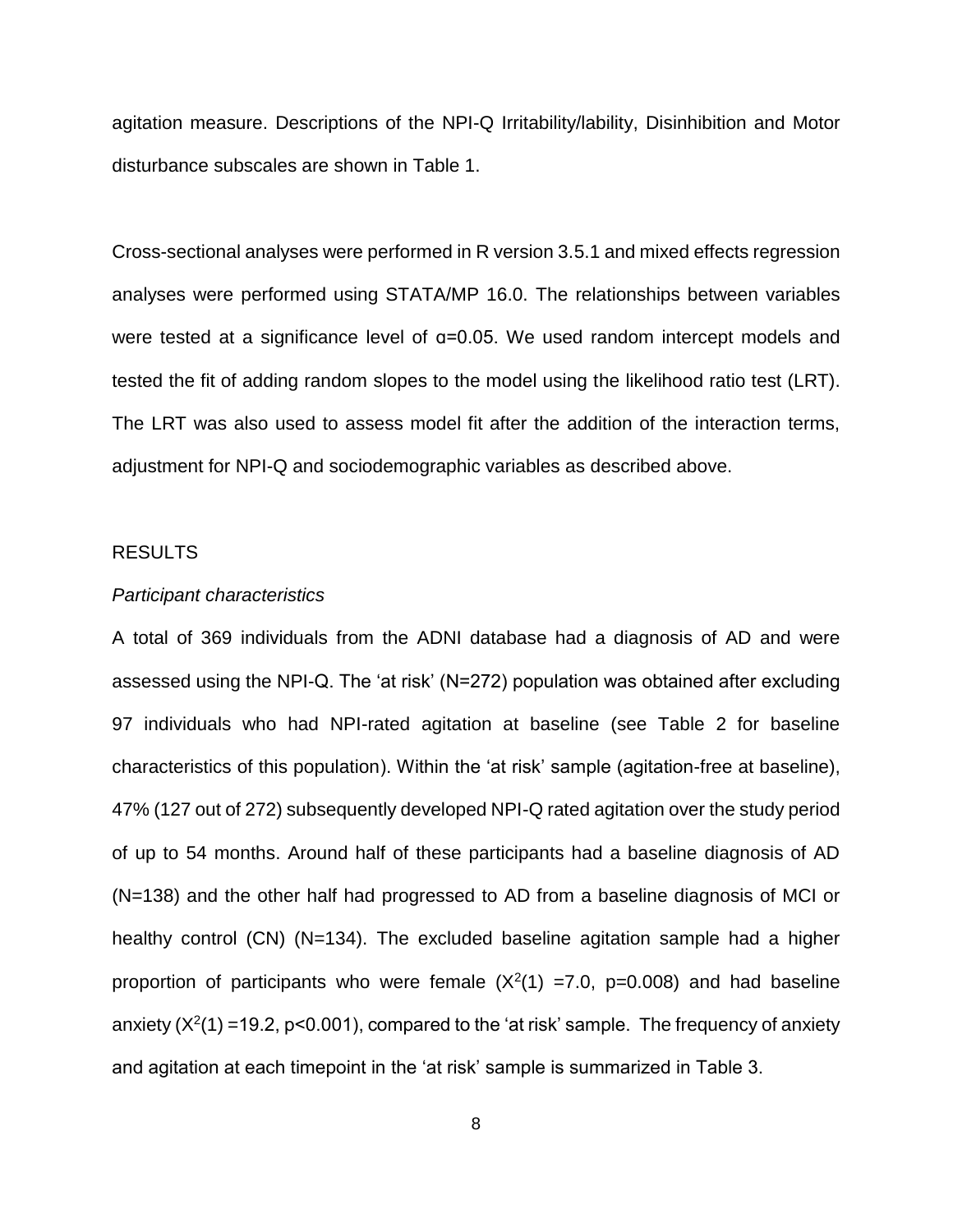### *Relationship between baseline anxiety and incident agitation*

The prospective model showed no relationship between baseline anxiety and incident agitation within individuals over the study period (see Table 4). Similar results were obtained using either the NPI-Q rated or composite subscale definition of agitation, and before and after adjustment for other NPI-Q items and demographic factors. Baseline apathy, delusions and a longer duration of disease were consistently associated with incident agitation in all regressions. Of those symptoms included in the agitation composite (motor disturbance, disinhibition, irritability), only baseline irritability was significantly associated with NPI-Q-rated agitation over the study period. Baseline diagnosis of AD (versus MCI/CN) was related to incident agitation but this did not survive adjustment for demographic factors (AOR-2 model), which accounted for MMSE scores.

#### *Relationship between incident anxiety and agitation*

Longitudinal analysis using the concurrent model showed that the presence of incident anxiety and agitation were significantly related at each follow up visit over the study period, before and after adjustment for other NPI-Q and demographic variables (Table 5). A longer duration of follow-up (in months) and a baseline diagnosis of AD versus MCI/CN were associated with incident agitation, but this was not consistently found in all regressions. Depression and apathy were consistently associated with agitation in all regressions, and delusions were related to the composite, but not single, NPI-Q measure of agitation. The other constituent symptoms of the composite agitation subscale (disinhibition, irritability/lability and motor disturbance) were individually related to NPI-Qrated agitation over the study period.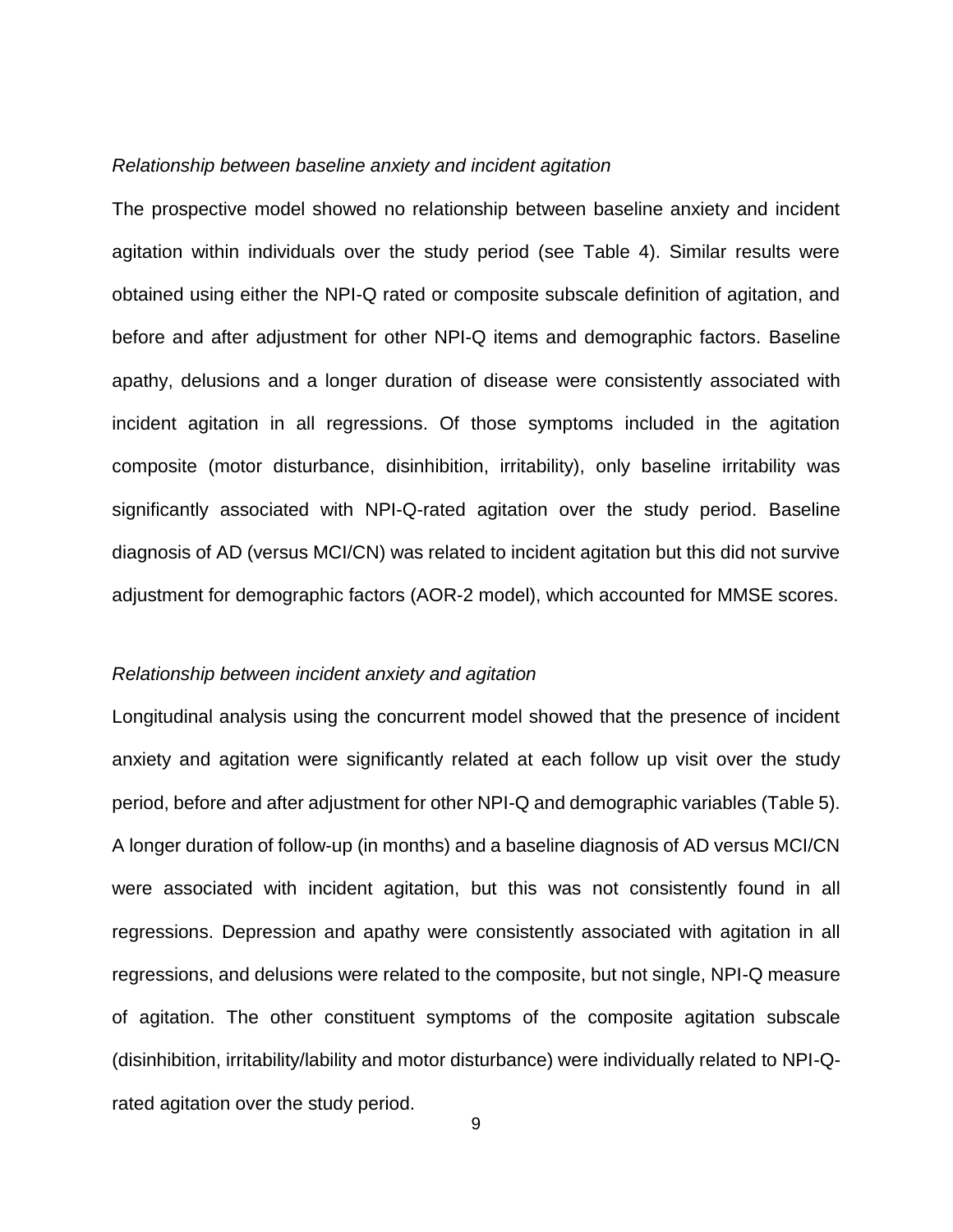For all models, the inclusion of baseline diagnosis and duration of follow-up as interaction terms with anxiety worsened the fit of the unadjusted model and were thus removed from subsequent models. Longitudinal analyses were performed using random intercept models as the addition of random slopes did not improve model fit. The addition of other NPI-Q rated variables to the unadjusted model (AOR-1) improved the model fit. Lower MMSE scores were significantly associated with incident agitation (composite NPI) in the prospective model and a longer duration of education was related to incident agitation (single NPI) in the prospective model.

#### **DISCUSSION**

This study analyzed a longitudinal cohort (N=272) of patients with AD who were agitationfree at baseline, to investigate whether the presence of baseline or incident anxiety was related to the development of agitation, over the study period. Contrary to our hypothesis, we found that baseline anxiety was not associated with subsequent agitation, whereas there was a positive linear relationship between incident anxiety and agitation over the study period. These results were sensitive to the single NPI-Q measure and a broader composite definition of agitation. Our findings do not support the concept that agitation is an expression of, or replaces, anxiety as AD progresses, nor that early anxiety is a risk factor for later development of agitation in mild-moderate AD. Instead, the results are consistent with the idea that anxiety and agitation are distinct rather than equivalent constructs, as reported in previous studies [\[12,17\],](https://paperpile.com/c/h2crtm/IoLX9+i1APQ) which considered them to be separate clinical entities rather than part of a broader syndrome.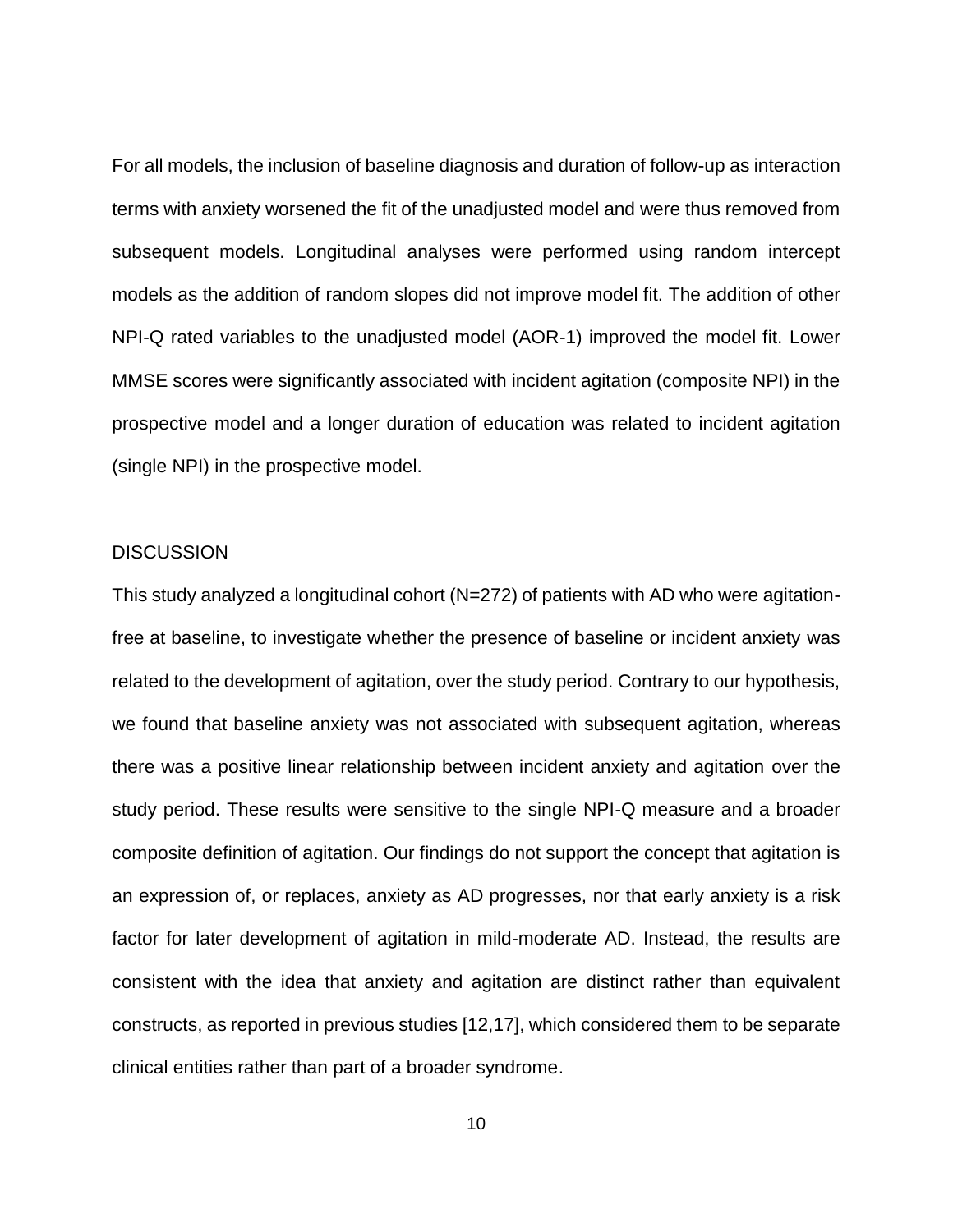In line with prior studies [\[14–16\],](https://paperpile.com/c/h2crtm/f6vpD+gzkYw+cJImH) AD progression (duration of follow-up) and severity (a baseline diagnosis of AD versus MCI/CN) appeared to be risk factors for agitation in our sample. An original observation from this study is that baseline apathy and delusions were associated with subsequent agitation. The NPI-Q Apathy/Indifference subscale asks "Does the patient seem less interested in his/her usual activities or in the activities and plans of others", and the Delusion subscale asks "Does the patient have false beliefs, such as thinking that others are stealing from him/her or planning to harm him/her in some way".

The ability to detect and integrate emotional and sensory stimuli underlies complex behaviors such as salience assignment and goal-directed behaviors, and requires intact fronto-subcortical networks [\[21,22\].](https://paperpile.com/c/h2crtm/URKh+eFIq) Apathy is common in AD and its frequency and severity are correlated with the severity of cognitive impairment [\[23\].](https://paperpile.com/c/h2crtm/qAtBP) Evidence suggests that, rather than being at opposite ends of a behavioral spectrum, agitation and apathy share common neuroanatomical features involving overlapping structures (frontal, anterior cingulate, orbitofrontal cortices, amygdala and insula) [\[7,24–26\]](https://paperpile.com/c/h2crtm/iyxuU+fzo7f+y9Bmy+TCWyg) and may copresent within a "dysexecutive syndrome" [\[27,28\].](https://paperpile.com/c/h2crtm/r30mV+u6Rf) Agitation in AD has been associated with dysfunction in multiple neurotransmitter networks, especially the noradrenergic and serotonergic systems [\[6\],](https://paperpile.com/c/h2crtm/EXycF) and the same neurotransmitter systems have been implicated in apathy in other neurodegenerative disorders such as frontotemporal lobar degeneration [\[29\]](https://paperpile.com/c/h2crtm/ywKot) and Parkinson's disease [\[30,31\].](https://paperpile.com/c/h2crtm/pRxqp+mZ89u) There is also evidence that dysregulated dopamine signalling in the mesocorticolimbic network contributes to both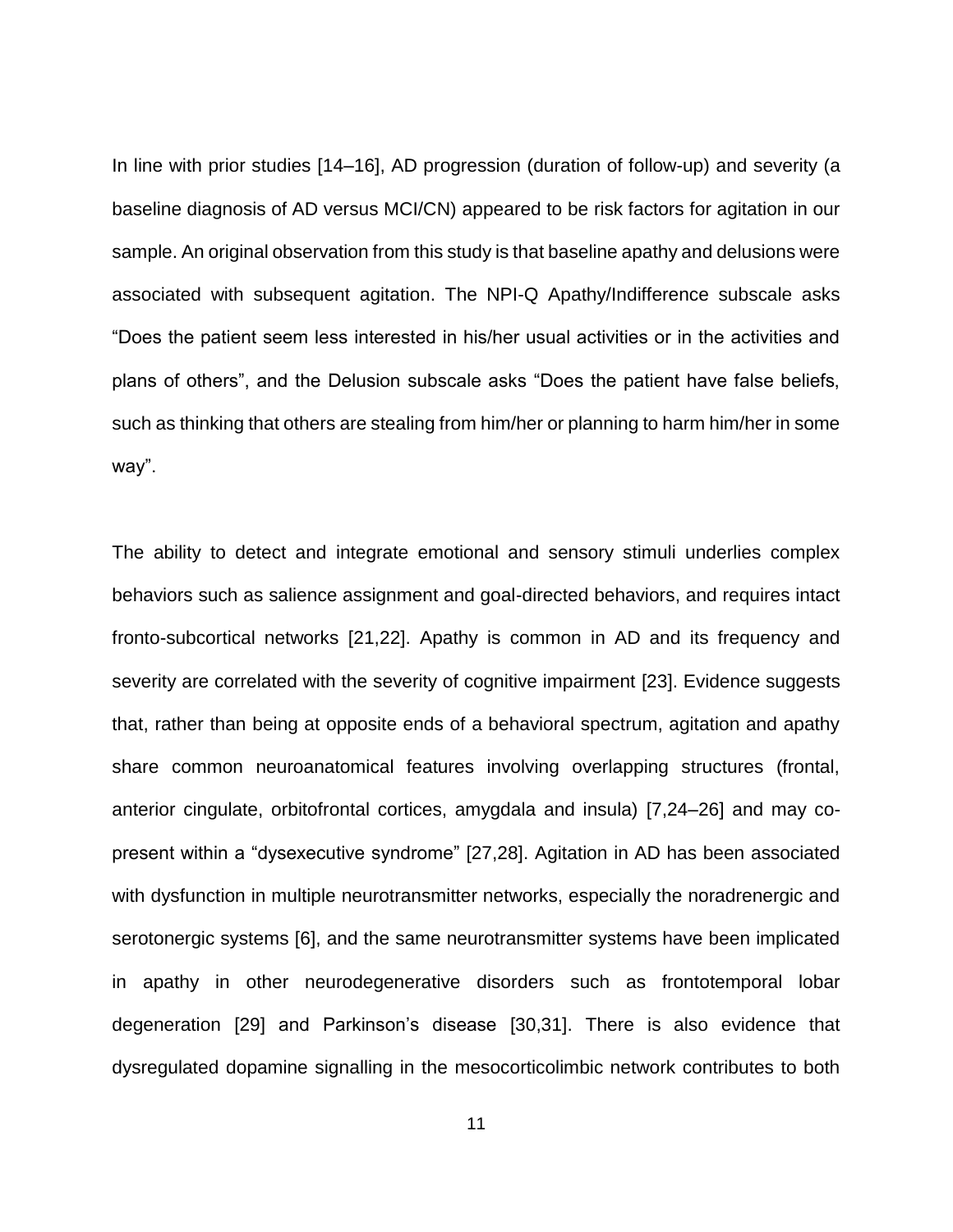apathy (via impaired motivation) [\[32\],](https://paperpile.com/c/h2crtm/UBWj) and delusion formation (via abnormal salience attribution to sensory stimuli) [\[33,34\].](https://paperpile.com/c/h2crtm/KpkD+3RjU4) Interestingly, baseline irritability was associated with subsequent NPI-rated agitation, and both irritability and agitation have been proposed to result from heightened threat perception and impaired emotion regulation [\[7,35\].](https://paperpile.com/c/h2crtm/y9Bmy+D9q5) Future studies in longitudinal AD cohorts are needed to investigate whether baseline apathy, delusions (and irritability) may be early clinical manifestations of neurobiological changes underlying subsequent agitation in AD.

## *Limitations*

The 'at risk' sample consisted of individuals who were agitation-free at baseline, but we cannot exclude the possibility that this included participants who experienced agitation prior to their baseline assessment and thus were not truly 'agitation free', which may have influenced the findings. Indeed, single episodes or a relapsing course of neuropsychiatric symptoms are common in AD [\[36\],](https://paperpile.com/c/h2crtm/QnRfq) although aggressive behavior may be more likely to follow a stable course [\[37\].](https://paperpile.com/c/h2crtm/eJ16W) It is also possible that baseline irritability, which was associated with NPI-rated incident agitation, represented subthreshold agitation. The exclusion of 97 patients with baseline agitation also meant that our 'at risk' sample was vulnerable to selection bias. For example, the excluded sample had a higher proportion of females, and may also have represented a subgroup who were more vulnerable to developing agitation. Our sample was a longitudinal cohort of individuals with mildmoderate AD who were followed up for up to four and a half years, but there was a significant drop-out rate from 24 months (Table 3). Although we obtained comparable results when we repeated the analyses using data up to 24 months, our findings may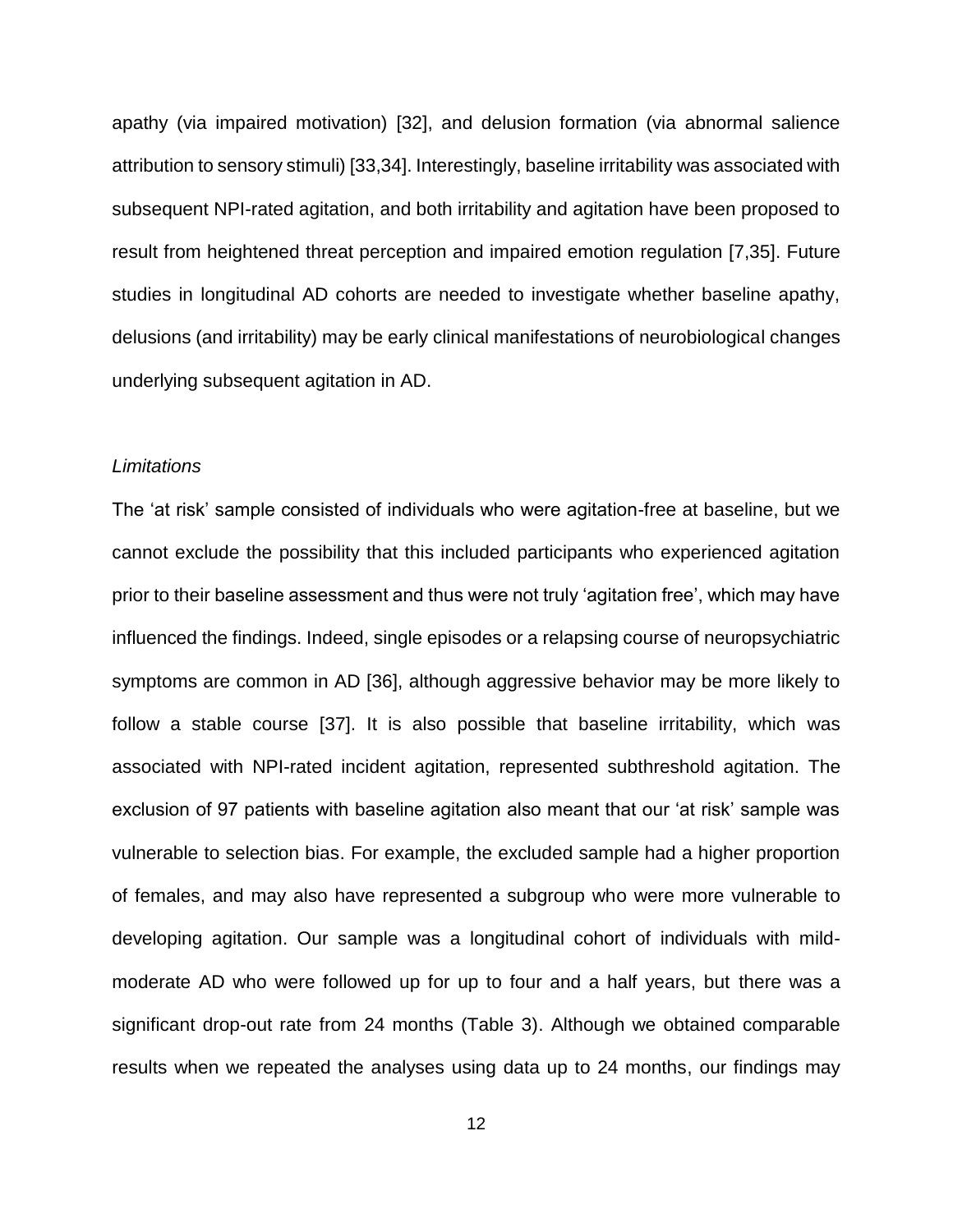have been affected by further selection bias. An even longer duration of follow-up (e.g. a retrospective cohort with additional data on mid-life anxiety disorders, or anxiety and agitation in severe AD) could potentially be more informative and may have exposed different trajectories of anxiety and agitation. Relatedly, earlier signs of anxiety in patients with a diagnosis of AD (versus MCI) at baseline may have been missed. As we did not have data on concurrent prescription medications or physical health markers, we were unable to account for the possible effect of drugs or physical illness (e.g. infection, pain) on agitation or anxiety symptoms throughout the study. The NPI-Q definitions of anxiety and agitation do not cover all aspects of these symptoms and may not have been as sensitive or specific as more detailed measures, such as the Rating Anxiety in Dementia (RAID) [\[38\]](https://paperpile.com/c/h2crtm/AaNge) or Agitated Behaviors in Dementia (ABID) [\[39\]](https://paperpile.com/c/h2crtm/Jq2oJ) scales. For example, the NPI-Q definition of agitation was 'resistive behavior' and may not have captured the complexity of the agitation construct. Additionally, as an informant-based assessment, the NPI-Q was unable to directly measure patients' subjective anxiety. On the other hand, this is often challenging to assess in dementia, as in many cases the patient is unable to communicate effectively due to cognitive impairment, and the exclusive reliance on caregiver report may be the only option [\[12\].](https://paperpile.com/c/h2crtm/IoLX9+i1APQ) The study investigated the presence or absence of symptoms and did not include symptom severity or caregiver distress in the models. Although mixed effects models can account for missing data, there is still a possibility that we were unable to reject the null hypothesis due to inadequate power.

In conclusion, this retrospective longitudinal cohort study did not find evidence to support the hypothesis that early anxiety is associated with later agitation in individuals with mild-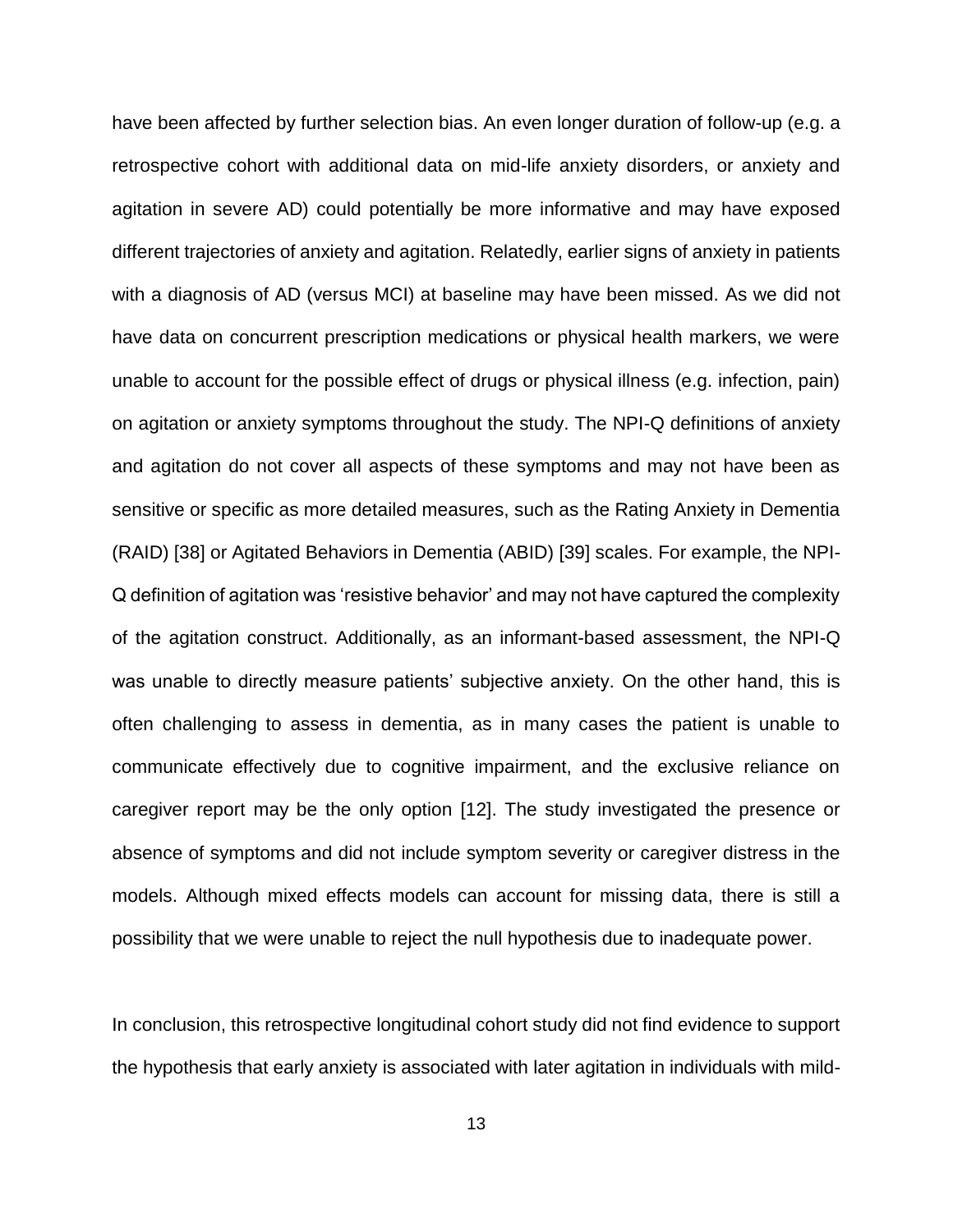moderate AD. Disease severity and illness duration appeared to be risk factors for developing agitation. Longitudinal studies with preclinical mid-life depression, anxiety and premorbid personality measures, along with longer follow up may better characterize potential risk factors for agitation.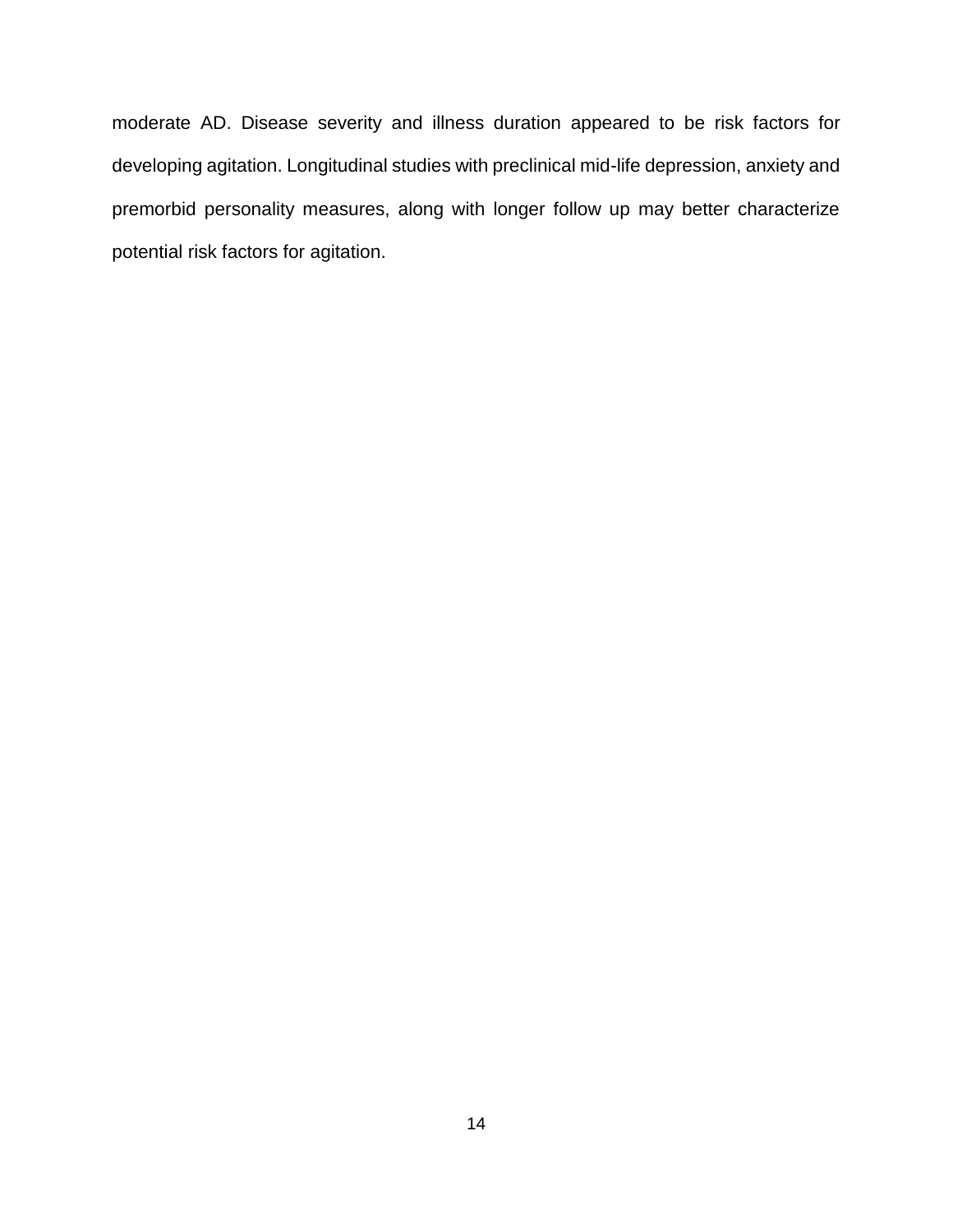#### REFERENCES

- [1] [Cummings J, Mintzer J, Brodaty H, Sano M, Banerjee S, Devanand DP, Gauthier S,](http://paperpile.com/b/h2crtm/BTmC8)  [Howard R, Lanctôt K, Lyketsos CG, Peskind E, Porsteinsson AP, Reich E, Sampaio C,](http://paperpile.com/b/h2crtm/BTmC8)  [Steffens D, Wortmann M, Zhong K, International Psychogeriatric Association \(2015\)](http://paperpile.com/b/h2crtm/BTmC8)  [Agitation in cognitive disorders: International Psychogeriatric Association provisional](http://paperpile.com/b/h2crtm/BTmC8)  [consensus clinical and research definition.](http://paperpile.com/b/h2crtm/BTmC8) *[Int. Psychogeriatr.](http://paperpile.com/b/h2crtm/BTmC8)* **[27](http://paperpile.com/b/h2crtm/BTmC8)**[, 7–17.](http://paperpile.com/b/h2crtm/BTmC8)
- [2] Lyketsos CG, Lopez O, Jones B, [Fitzpatrick AL, Breitner J, DeKosky S \(2002\) Prevalence](http://paperpile.com/b/h2crtm/0HaTX)  [of neuropsychiatric symptoms in dementia and mild cognitive impairment: results from the](http://paperpile.com/b/h2crtm/0HaTX)  [cardiovascular health study.](http://paperpile.com/b/h2crtm/0HaTX) *[JAMA](http://paperpile.com/b/h2crtm/0HaTX)* **[288](http://paperpile.com/b/h2crtm/0HaTX)**[, 1475–1483.](http://paperpile.com/b/h2crtm/0HaTX)
- [3] [Zuidema SU, Derksen E, Verhey FRJ, Koopmans RTCM \(2007\) Prevalence of](http://paperpile.com/b/h2crtm/55IAg)  [neuropsychiatric symptoms in a large sample of Dutch nursing home patients with](http://paperpile.com/b/h2crtm/55IAg)  [dementia.](http://paperpile.com/b/h2crtm/55IAg) *[Int. J. Geriatr. Psychiatry](http://paperpile.com/b/h2crtm/55IAg)* **[22](http://paperpile.com/b/h2crtm/55IAg)**[, 632–638.](http://paperpile.com/b/h2crtm/55IAg)
- [4] [Okura T, Plassman BL, Steffens DC, Llewellyn DJ, Potter GG, Langa KM \(2011\)](http://paperpile.com/b/h2crtm/mEplV)  [Neuropsychiatric symptoms and the risk of institutionalization and death: the aging,](http://paperpile.com/b/h2crtm/mEplV)  [demographics, and memory study.](http://paperpile.com/b/h2crtm/mEplV) *[J. Am. Geriatr. Soc.](http://paperpile.com/b/h2crtm/mEplV)* **[59](http://paperpile.com/b/h2crtm/mEplV)**[, 473–481.](http://paperpile.com/b/h2crtm/mEplV)
- [5] [Howard R, Ballard C, O'Brien J, Burns A, UK and Ireland Group for Optimization of](http://paperpile.com/b/h2crtm/licFg)  [Management in dementia \(2001\) Guidelines for the management of agitation in dementia.](http://paperpile.com/b/h2crtm/licFg)  *[Int. J. Geriatr. Psychiatry](http://paperpile.com/b/h2crtm/licFg)* **[16](http://paperpile.com/b/h2crtm/licFg)**[, 714–717.](http://paperpile.com/b/h2crtm/licFg)
- [6] [Liu KY, Stringer AE, Reeves SJ, Howard RJ \(2018\) The neurochemistry of agitation in](http://paperpile.com/b/h2crtm/EXycF)  [Alzheimer's disease: a systematic review.](http://paperpile.com/b/h2crtm/EXycF) *[Ageing Res. Rev.](http://paperpile.com/b/h2crtm/EXycF)* **[43](http://paperpile.com/b/h2crtm/EXycF)**[, 99–107.](http://paperpile.com/b/h2crtm/EXycF)
- [7] [Rosenberg PB, Nowrangi MA, Lyketsos CG \(2015\) Neuropsychiatric symptoms in](http://paperpile.com/b/h2crtm/y9Bmy)  [Alzheimer's disease: What might be associated brain circuits?](http://paperpile.com/b/h2crtm/y9Bmy) *[Mol. Aspects Med.](http://paperpile.com/b/h2crtm/y9Bmy)* **[43-44](http://paperpile.com/b/h2crtm/y9Bmy)**[,](http://paperpile.com/b/h2crtm/y9Bmy)  [25–37.](http://paperpile.com/b/h2crtm/y9Bmy)
- [8] [Ehrenberg AJ, Suemoto CK, de Paula França Resende E, Petersen C, Leite REP,](http://paperpile.com/b/h2crtm/FYvEP)  [Rodriguez RD, Ferretti-Rebustini RE de L, You M, Oh J, Nitrini R, Pasqualucci CA, Jacob-](http://paperpile.com/b/h2crtm/FYvEP)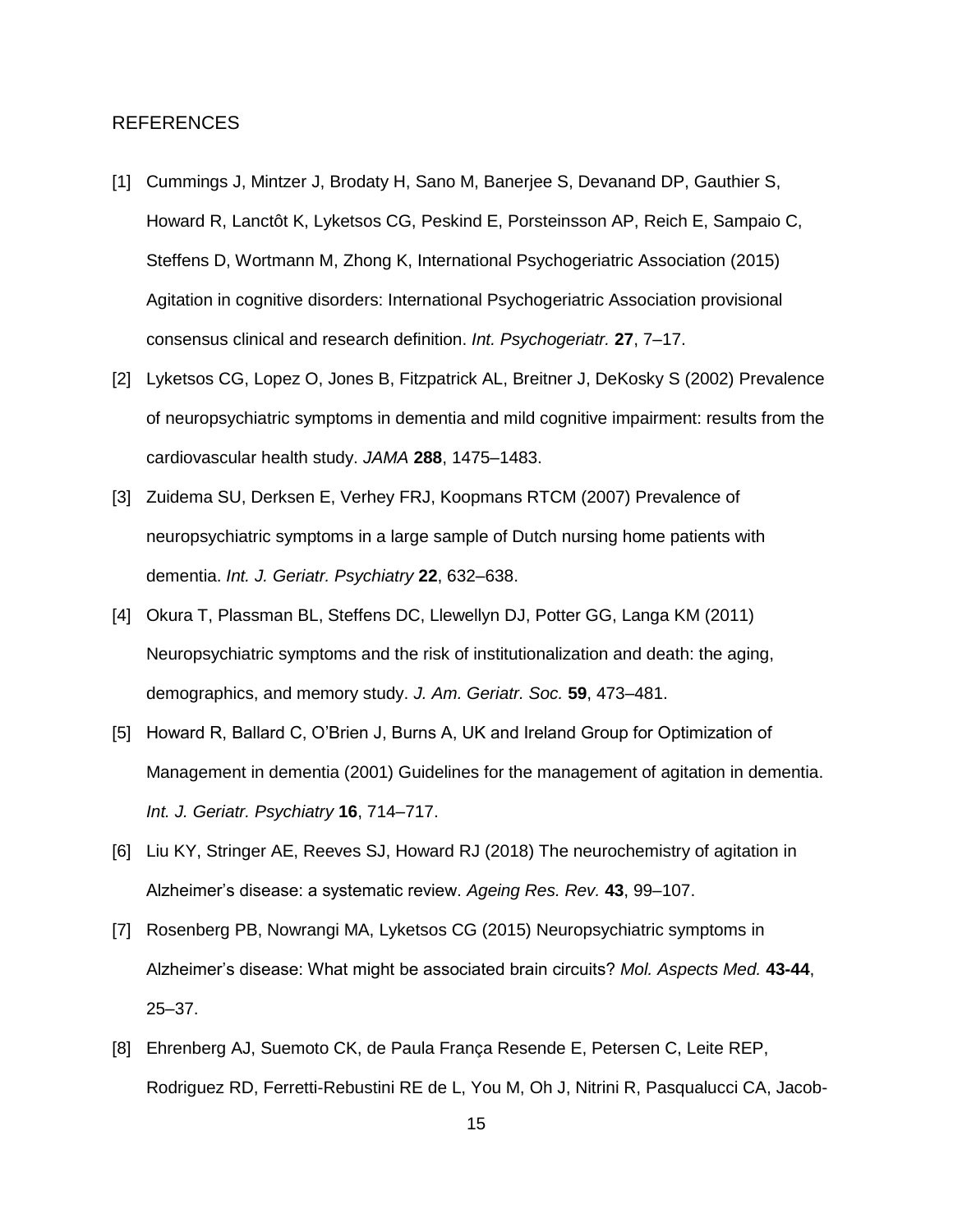[Filho W, Kramer JH, Gatchel JR, Grinberg LT \(2018\) Neuropathologic Correlates of](http://paperpile.com/b/h2crtm/FYvEP)  [Psychiatric Symptoms in Alzheimer's Disease.](http://paperpile.com/b/h2crtm/FYvEP) *[J. Alzheimers. Dis.](http://paperpile.com/b/h2crtm/FYvEP)*

- [9] [Masters MC, Morris JC, Roe CM \(2015\) "Noncognitive" symptoms of early Alzheimer](http://paperpile.com/b/h2crtm/PSgcW)  [disease: a longitudinal analysis.](http://paperpile.com/b/h2crtm/PSgcW) *[Neurology](http://paperpile.com/b/h2crtm/PSgcW)* **[84](http://paperpile.com/b/h2crtm/PSgcW)**[, 617–622.](http://paperpile.com/b/h2crtm/PSgcW)
- [10] Krasucki C, Howard [R, Mann A \(1998\) The relationship between anxiety disorders and age.](http://paperpile.com/b/h2crtm/XA0Qy)  *[Int. J. Geriatr. Psychiatry](http://paperpile.com/b/h2crtm/XA0Qy)* **[13](http://paperpile.com/b/h2crtm/XA0Qy)**[, 79–99.](http://paperpile.com/b/h2crtm/XA0Qy)
- [11] [Mintzer JE, Brawman-Mintzer O \(1996\) Agitation as a possible expression of generalized](http://paperpile.com/b/h2crtm/2wMGS)  [anxiety disorder in demented elderly patients: toward a treatment approach.](http://paperpile.com/b/h2crtm/2wMGS) *[J. Clin.](http://paperpile.com/b/h2crtm/2wMGS)  [Psychiatry](http://paperpile.com/b/h2crtm/2wMGS)* **[57 Suppl 7](http://paperpile.com/b/h2crtm/2wMGS)**[, 55–63; discussion 73–5.](http://paperpile.com/b/h2crtm/2wMGS)
- [12] [Seignourel PJ, Kunik ME, Snow L, Wilson N, Stanley M \(2008\) Anxiety in dementia: a](http://paperpile.com/b/h2crtm/IoLX9)  [critical review.](http://paperpile.com/b/h2crtm/IoLX9) *[Clin. Psychol. Rev.](http://paperpile.com/b/h2crtm/IoLX9)* **[28](http://paperpile.com/b/h2crtm/IoLX9)**[, 1071–1082.](http://paperpile.com/b/h2crtm/IoLX9)
- [13] [Breitve MH, Hynninen MJ, Brønnick K, Chwiszczuk LJ, Auestad BH, Aarsland D, Rongve A](http://paperpile.com/b/h2crtm/r3WXm)  [\(2016\) A longitudinal study of anxiety and cognitive decline in dementia with Lewy bodies](http://paperpile.com/b/h2crtm/r3WXm)  [and Alzheimer's disease.](http://paperpile.com/b/h2crtm/r3WXm) *[Alzheimers. Res. Ther.](http://paperpile.com/b/h2crtm/r3WXm)* **[8](http://paperpile.com/b/h2crtm/r3WXm)**[, 3.](http://paperpile.com/b/h2crtm/r3WXm)
- [14] [Lyketsos CG, Steinberg M, Tschanz JT, Norton MC, Steffens DC, Breitner JC \(2000\)](http://paperpile.com/b/h2crtm/f6vpD)  [Mental and behavioral disturbances in dementia: findings from the Cache County Study on](http://paperpile.com/b/h2crtm/f6vpD)  [Memory in Aging.](http://paperpile.com/b/h2crtm/f6vpD) *[Am. J. Psychiatry](http://paperpile.com/b/h2crtm/f6vpD)* **[157](http://paperpile.com/b/h2crtm/f6vpD)**[, 708–714.](http://paperpile.com/b/h2crtm/f6vpD)
- [15] [Steinberg M, Corcoran C, Tschanz JT, Huber C, Welsh-Bohmer K, Norton MC, Zandi P,](http://paperpile.com/b/h2crtm/gzkYw)  [Breitner JCS, Steffens DC, Lyketsos CG \(2006\) Risk factors for neuropsychiatric symptoms](http://paperpile.com/b/h2crtm/gzkYw)  [in dementia: the Cache County Study.](http://paperpile.com/b/h2crtm/gzkYw) *[Int. J. Geriatr. Psychiatry](http://paperpile.com/b/h2crtm/gzkYw)* **[21](http://paperpile.com/b/h2crtm/gzkYw)**[, 824–830.](http://paperpile.com/b/h2crtm/gzkYw)
- [16] Sennik S, Schweizer TA, Fischer CE, Munoz DG (2017) Risk Factors and Pathological [Substrates Associated with Agitation/Aggression in Alzheimer's Disease: A Preliminary](http://paperpile.com/b/h2crtm/cJImH)  [Study using NACC Data.](http://paperpile.com/b/h2crtm/cJImH) *[J. Alzheimers. Dis.](http://paperpile.com/b/h2crtm/cJImH)* **[55](http://paperpile.com/b/h2crtm/cJImH)**[, 1519–1528.](http://paperpile.com/b/h2crtm/cJImH)
- [17] [Twelftree H, Qazi A \(2006\) Relationship between anxiety and agitation in dementia.](http://paperpile.com/b/h2crtm/i1APQ) *[Aging](http://paperpile.com/b/h2crtm/i1APQ)  [Ment. Health](http://paperpile.com/b/h2crtm/i1APQ)* **[10](http://paperpile.com/b/h2crtm/i1APQ)**[, 362–367.](http://paperpile.com/b/h2crtm/i1APQ)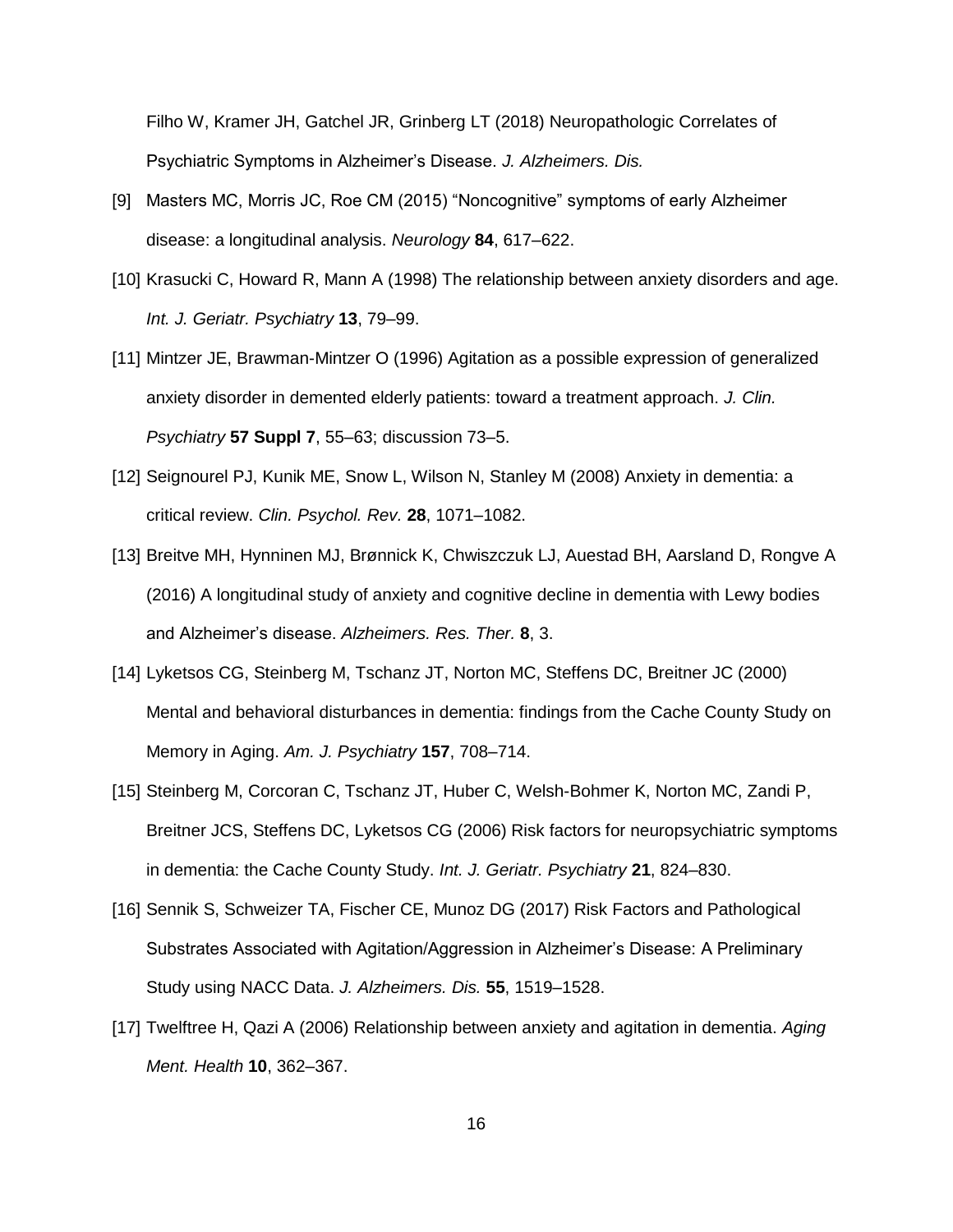- [18] [Kaufer DI, Cummings JL, Ketchel P, Smith V, MacMillan A, Shelley T, Lopez OL, DeKosky](http://paperpile.com/b/h2crtm/5kXuM)  [ST \(2000\) Validation of the NPI-Q, a brief clinical form of the Neuropsychiatric Inventory.](http://paperpile.com/b/h2crtm/5kXuM) *[J.](http://paperpile.com/b/h2crtm/5kXuM)  [Neuropsychiatry Clin. Neurosci.](http://paperpile.com/b/h2crtm/5kXuM)* **[12](http://paperpile.com/b/h2crtm/5kXuM)**[, 233–239.](http://paperpile.com/b/h2crtm/5kXuM)
- [19] [Trzepacz PT, Saykin A, Yu P, Bhamditipati P, Sun J, Dennehy EB, Willis B, Cummings JL,](http://paperpile.com/b/h2crtm/qDlG5)  [Alzheimer's Disease Neuroimaging Initiative \(2013\) Subscale validation of the](http://paperpile.com/b/h2crtm/qDlG5)  [neuropsychiatric inventory questionnaire: comparison of Alzheimer's disease neuroimaging](http://paperpile.com/b/h2crtm/qDlG5)  [initiative and national Alzheimer's coordinating center cohorts.](http://paperpile.com/b/h2crtm/qDlG5) *[Am. J. Geriatr. Psychiatry](http://paperpile.com/b/h2crtm/qDlG5)* **[21](http://paperpile.com/b/h2crtm/qDlG5)**[, 607–622.](http://paperpile.com/b/h2crtm/qDlG5)
- [20] [Wood S, Cummings JL, Hsu MA, Barclay T, Wheatley MV, Yarema KT, Schnelle JF \(2000\)](http://paperpile.com/b/h2crtm/0u2zV)  [The use of the neuropsychiatric inventory in nursing home residents. Characterization and](http://paperpile.com/b/h2crtm/0u2zV)  [measurement.](http://paperpile.com/b/h2crtm/0u2zV) *[Am. J. Geriatr. Psychiatry](http://paperpile.com/b/h2crtm/0u2zV)* **[8](http://paperpile.com/b/h2crtm/0u2zV)**[, 75–83.](http://paperpile.com/b/h2crtm/0u2zV)
- [21] [Balthazar MLF, Pereira FRS, Lopes TM, da Silva EL, Coan AC, Campos BM, Duncan NW,](http://paperpile.com/b/h2crtm/URKh)  [Stella F, Northoff G, Damasceno BP, Cendes F \(2014\) Neuropsychiatric symptoms in](http://paperpile.com/b/h2crtm/URKh)  [Alzheimer's disease are related to functional connectivity alterations in the salience](http://paperpile.com/b/h2crtm/URKh)  [network.](http://paperpile.com/b/h2crtm/URKh) *[Hum. Brain Mapp.](http://paperpile.com/b/h2crtm/URKh)* **[35](http://paperpile.com/b/h2crtm/URKh)**[, 1237–1246.](http://paperpile.com/b/h2crtm/URKh)
- [22] [Peters SK, Dunlop K, Downar J \(2016\) Cortico-Striatal-Thalamic Loop Circuits of the](http://paperpile.com/b/h2crtm/eFIq)  [Salience Network: A Central Pathway in Psychiatric Disease and Treatment.](http://paperpile.com/b/h2crtm/eFIq) *[Front. Syst.](http://paperpile.com/b/h2crtm/eFIq)  [Neurosci.](http://paperpile.com/b/h2crtm/eFIq)* **[10](http://paperpile.com/b/h2crtm/eFIq)**[, 104.](http://paperpile.com/b/h2crtm/eFIq)
- [23] [Onyike CU, Sheppard J-ME, Tschanz JT, Norton MC, Green RC, Steinberg M, Welsh-](http://paperpile.com/b/h2crtm/qAtBP)[Bohmer KA, Breitner JC, Lyketsos CG \(2007\) Epidemiology of apathy in older adults: the](http://paperpile.com/b/h2crtm/qAtBP)  [Cache County Study.](http://paperpile.com/b/h2crtm/qAtBP) *[Am. J. Geriatr. Psychiatry](http://paperpile.com/b/h2crtm/qAtBP)* **[15](http://paperpile.com/b/h2crtm/qAtBP)**[, 365–375.](http://paperpile.com/b/h2crtm/qAtBP)
- [24] [Theleritis C, Politis A, Siarkos K, Lyketsos CG \(2014\) A review of neuroimaging findings of](http://paperpile.com/b/h2crtm/iyxuU)  [apathy in Alzheimer's disease.](http://paperpile.com/b/h2crtm/iyxuU) *[Int. Psychogeriatr.](http://paperpile.com/b/h2crtm/iyxuU)* **[26](http://paperpile.com/b/h2crtm/iyxuU)**[, 195–207.](http://paperpile.com/b/h2crtm/iyxuU)
- [25] Trzepacz PT, Yu P, [Bhamidipati PK, Willis B, Forrester T, Tabas L, Schwarz AJ, Saykin AJ,](http://paperpile.com/b/h2crtm/fzo7f)  [Alzheimer's Disease Neuroimaging Initiative \(2013\) Frontolimbic atrophy is associated with](http://paperpile.com/b/h2crtm/fzo7f)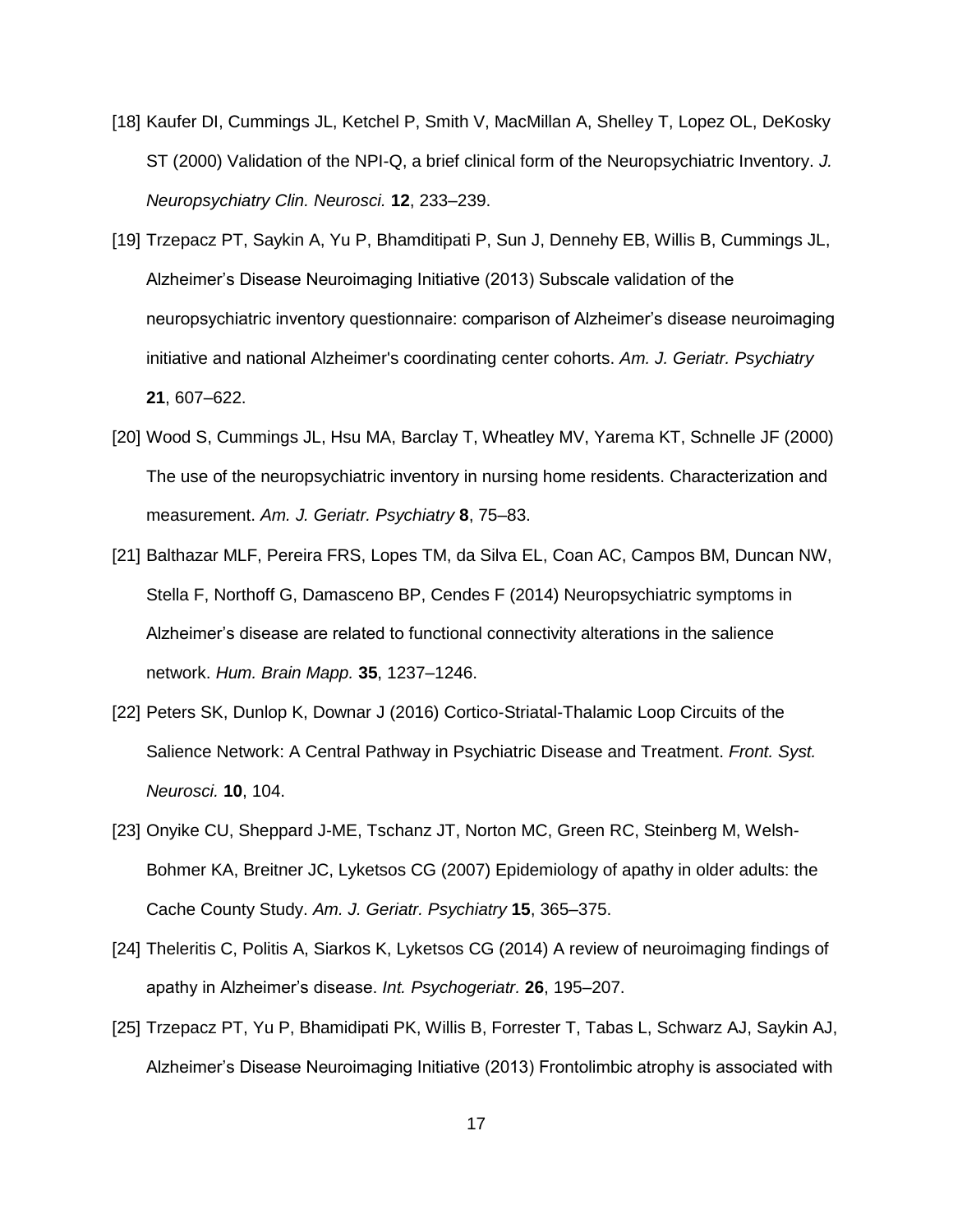[agitation and aggression in mild cognitive impairment and Alzheimer's disease.](http://paperpile.com/b/h2crtm/fzo7f) *[Alzheimers.](http://paperpile.com/b/h2crtm/fzo7f)  [Dement.](http://paperpile.com/b/h2crtm/fzo7f)* **[9](http://paperpile.com/b/h2crtm/fzo7f)**[, S95–S104.e1.](http://paperpile.com/b/h2crtm/fzo7f)

- [26] [Wei G, Irish M, Hodges JR, Piguet O, Kumfor F \(2019\) Disease-specific profiles of apathy](http://paperpile.com/b/h2crtm/TCWyg)  [in Alzheimer's disease and behavioural-variant frontotemporal dementia differ across the](http://paperpile.com/b/h2crtm/TCWyg)  [disease course.](http://paperpile.com/b/h2crtm/TCWyg) *[J. Neurol.](http://paperpile.com/b/h2crtm/TCWyg)*
- [27] [Lyketsos CG, Rosenblatt A, Rabins P \(2004\) Forgotten frontal lobe syndrome or "Executive](http://paperpile.com/b/h2crtm/r30mV)  [Dysfunction Syndrome."](http://paperpile.com/b/h2crtm/r30mV) *[Psychosomatics](http://paperpile.com/b/h2crtm/r30mV)* **[45](http://paperpile.com/b/h2crtm/r30mV)**[, 247–255.](http://paperpile.com/b/h2crtm/r30mV)
- [28] [Chow TW, Binns MA, Cummings JL, Lam I, Black SE, Miller BL, Freedman M, Stuss DT,](http://paperpile.com/b/h2crtm/u6Rf)  [van Reekum R \(2009\) Apathy symptom profile and behavioral associations in](http://paperpile.com/b/h2crtm/u6Rf)  [frontotemporal dementia vs dementia of Alzheimer](http://paperpile.com/b/h2crtm/u6Rf) type. *[Arch. Neurol.](http://paperpile.com/b/h2crtm/u6Rf)* **[66](http://paperpile.com/b/h2crtm/u6Rf)**[, 888–893.](http://paperpile.com/b/h2crtm/u6Rf)
- [29] [Passamonti L, Lansdall CJ, Rowe JB \(2018\) The neuroanatomical and neurochemical](http://paperpile.com/b/h2crtm/ywKot)  [basis of apathy and impulsivity in frontotemporal lobar degeneration.](http://paperpile.com/b/h2crtm/ywKot) *[Curr Opin Behav Sci](http://paperpile.com/b/h2crtm/ywKot)* **[22](http://paperpile.com/b/h2crtm/ywKot)**[, 14–20.](http://paperpile.com/b/h2crtm/ywKot)
- [30] [Loued-Khenissi L, Preuschoff K \(2015\) Apathy and noradrenaline: silent partners to mild](http://paperpile.com/b/h2crtm/pRxqp)  [cognitive impairment in Parkinson's disease?](http://paperpile.com/b/h2crtm/pRxqp) *[Curr. Opin. Neurol.](http://paperpile.com/b/h2crtm/pRxqp)* **[28](http://paperpile.com/b/h2crtm/pRxqp)**[, 344–350.](http://paperpile.com/b/h2crtm/pRxqp)
- [31] [Maillet A, Krack P, Lhommée E, Météreau E, Klinger H, Favre E, Le Bars D, Schmitt E,](http://paperpile.com/b/h2crtm/mZ89u)  [Bichon A, Pelissier P, Fraix V, Castrioto A, Sgambato-Faure V, Broussolle E, Tremblay L,](http://paperpile.com/b/h2crtm/mZ89u)  [Thobois S \(2016\) The prominent role of serotonergic degeneration in apathy, anxiety and](http://paperpile.com/b/h2crtm/mZ89u)  [depression in de novo Parkinson's disease.](http://paperpile.com/b/h2crtm/mZ89u) *[Brain](http://paperpile.com/b/h2crtm/mZ89u)* **[139](http://paperpile.com/b/h2crtm/mZ89u)**[, 2486–2502.](http://paperpile.com/b/h2crtm/mZ89u)
- [32] [Le Heron C, Holroyd CB, Salamone J, Husain M \(2019\) Brain mechanisms underlying](http://paperpile.com/b/h2crtm/UBWj)  [apathy.](http://paperpile.com/b/h2crtm/UBWj) *[J. Neurol. Neurosurg. Psychiatry](http://paperpile.com/b/h2crtm/UBWj)* **[90](http://paperpile.com/b/h2crtm/UBWj)**[, 302–312.](http://paperpile.com/b/h2crtm/UBWj)
- [33] Kapur [S \(2003\) Psychosis as a state of aberrant salience: a framework linking biology,](http://paperpile.com/b/h2crtm/KpkD)  [phenomenology, and pharmacology in schizophrenia.](http://paperpile.com/b/h2crtm/KpkD) *[Am. J. Psychiatry](http://paperpile.com/b/h2crtm/KpkD)* **[160](http://paperpile.com/b/h2crtm/KpkD)**[, 13–23.](http://paperpile.com/b/h2crtm/KpkD)
- [34] [Reeves S, Brown R, Howard R, Grasby P \(2009\) Increased striatal dopamine \(D2/D3\)](http://paperpile.com/b/h2crtm/3RjU4)  [receptor availability and delusions in Alzheimer disease.](http://paperpile.com/b/h2crtm/3RjU4) *[Neurology](http://paperpile.com/b/h2crtm/3RjU4)* **[72](http://paperpile.com/b/h2crtm/3RjU4)**[, 528–534.](http://paperpile.com/b/h2crtm/3RjU4)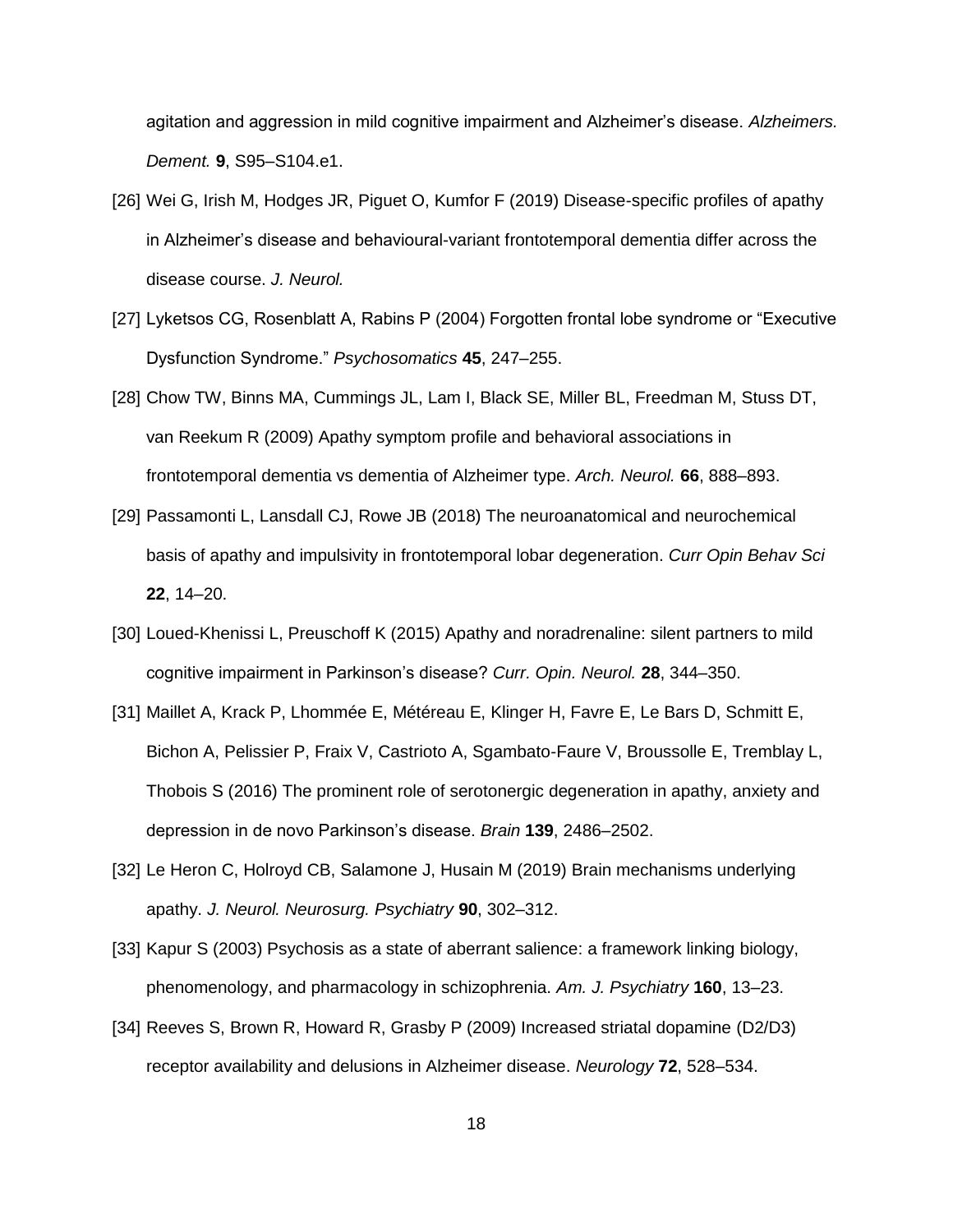- [35] [Leibenluft E, Stoddard J \(2013\) The developmental psychopathology of irritability.](http://paperpile.com/b/h2crtm/D9q5) *[Dev.](http://paperpile.com/b/h2crtm/D9q5)  [Psychopathol.](http://paperpile.com/b/h2crtm/D9q5)* **[25](http://paperpile.com/b/h2crtm/D9q5)**[, 1473–1487.](http://paperpile.com/b/h2crtm/D9q5)
- [36] [Vik-Mo AO, Giil LM, Borda MG, Ballard C, Aarsland D \(2019\) The individual course of](http://paperpile.com/b/h2crtm/QnRfq)  [neuropsychiatric symptoms in people with Alzheimer's and Lewy body dementia: 12-year](http://paperpile.com/b/h2crtm/QnRfq)  [longitudinal cohort study.](http://paperpile.com/b/h2crtm/QnRfq) *[Br. J. Psychiatry](http://paperpile.com/b/h2crtm/QnRfq)* [1–6.](http://paperpile.com/b/h2crtm/QnRfq)
- [37] [Hope T, Keene J, Fairburn CG, Jacoby R, McShane R \(1999\) Natural history of behavioural](http://paperpile.com/b/h2crtm/eJ16W) [changes and psychiatric symptoms in Alzheimer's disease. A longitudinal study.](http://paperpile.com/b/h2crtm/eJ16W) *[Br. J.](http://paperpile.com/b/h2crtm/eJ16W)  [Psychiatry](http://paperpile.com/b/h2crtm/eJ16W)* **[174](http://paperpile.com/b/h2crtm/eJ16W)**[, 39–44.](http://paperpile.com/b/h2crtm/eJ16W)
- [38] [Shankar KK, Walker M, Frost D, Orrell MW \(1999\) The development of a valid and reliable](http://paperpile.com/b/h2crtm/AaNge)  [scale for rating anxiety in dementia \(RAID\).](http://paperpile.com/b/h2crtm/AaNge) *[Aging Ment. Health](http://paperpile.com/b/h2crtm/AaNge)* **[3](http://paperpile.com/b/h2crtm/AaNge)**[, 39–49.](http://paperpile.com/b/h2crtm/AaNge)
- [39] [Logsdon RG, Teri L, Weiner MF, Gibbons LE, Raskind M, Peskind E, Grundman M, Koss](http://paperpile.com/b/h2crtm/Jq2oJ)  [E, Thomas RG, Thal LJ \(1999\) Assessment of agitation in Alzheimer's disease: the agitated](http://paperpile.com/b/h2crtm/Jq2oJ)  [behavior in dementia scale. Alzheimer's Disease Cooperative Study.](http://paperpile.com/b/h2crtm/Jq2oJ) *[J. Am. Geriatr. Soc.](http://paperpile.com/b/h2crtm/Jq2oJ)* **[47](http://paperpile.com/b/h2crtm/Jq2oJ)**[, 1354–1358.](http://paperpile.com/b/h2crtm/Jq2oJ)

#### ACKNOWLEDGEMENTS

K.L. is supported by the Medical Research Council (MR/S021418/1). R.H. is supported by the NIHR University College London Hospital Biomedical Research Centre (UCLH BRC). Data collection and sharing for this project was funded by the Alzheimer's Disease Neuroimaging Initiative (ADNI) (National Institutes of Health Grant U01 AG024904) and DOD ADNI (Department of Defense award number W81XWH-12-2-0012). ADNI is funded by the National Institute on Aging, the National Institute of Biomedical Imaging and Bioengineering, and through generous contributions from the following: AbbVie, Alzheimer's Association; Alzheimer's Drug Discovery Foundation; Araclon Biotech; BioClinica, Inc.; Biogen; Bristol-Myers Squibb Company; CereSpir, Inc.; Cogstate; Eisai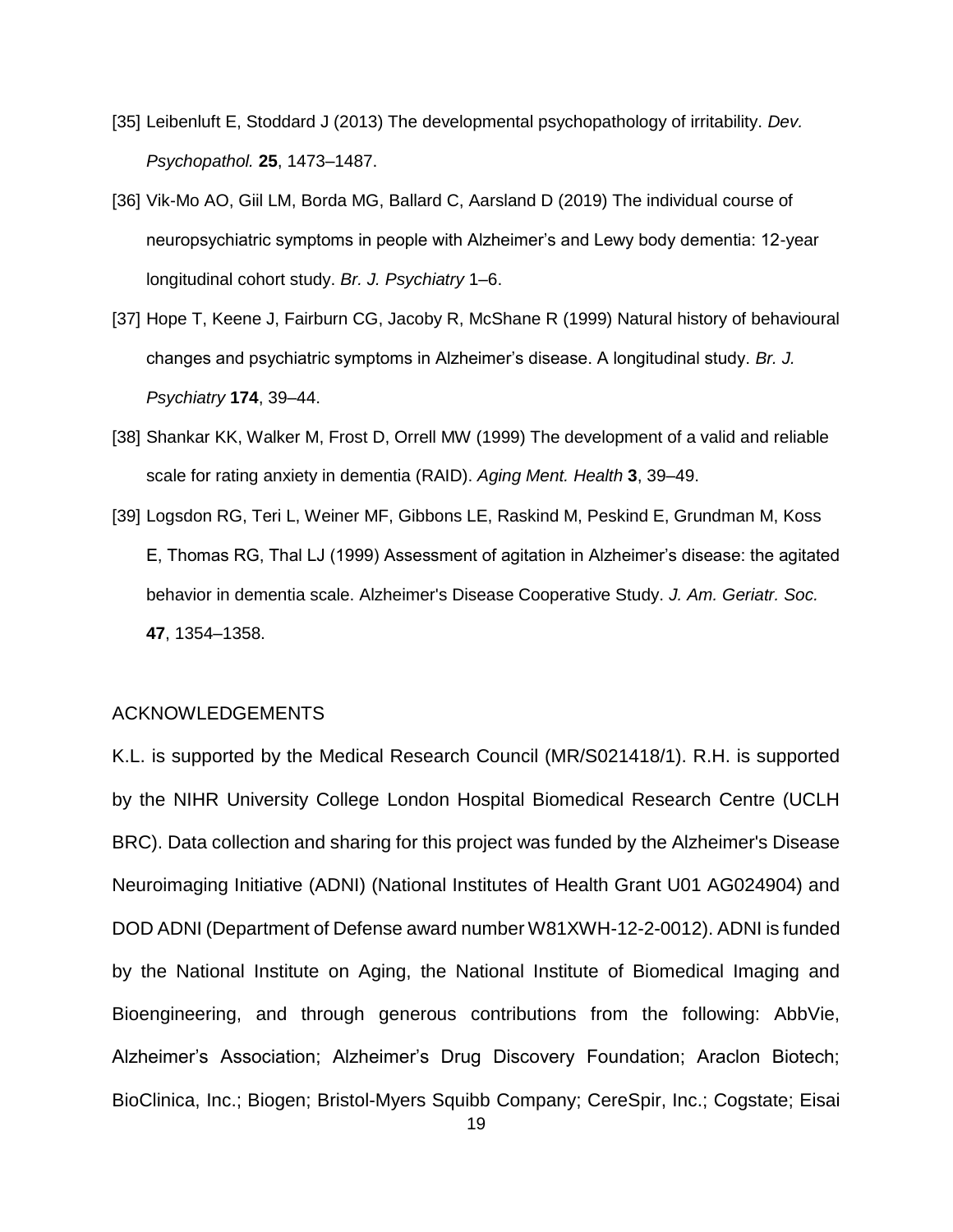Inc.; Elan Pharmaceuticals, Inc.; Eli Lilly and Company; EuroImmun; F. Hoffmann-La Roche Ltd and its affiliated company Genentech, Inc.; Fujirebio; GE Healthcare; IXICO Ltd.; Janssen Alzheimer Immunotherapy Research & Development, LLC.; Johnson & Johnson Pharmaceutical Research & Development LLC.; Lumosity; Lundbeck; Merck & Co., Inc.; Meso Scale Diagnostics, LLC.; NeuroRx Research; Neurotrack Technologies; Novartis Pharmaceuticals Corporation; Pfizer Inc.; Piramal Imaging; Servier; Takeda Pharmaceutical Company; and Transition Therapeutics. The Canadian Institutes of Health Research is providing funds to support ADNI clinical sites in Canada. Private sector contributions are facilitated by the Foundation for the National Institutes of Health (www.fnih.org). The grantee organization is the Northern California Institute for Research and Education, and the study is coordinated by the Alzheimer's Therapeutic Research Institute at the University of Southern California. ADNI data are disseminated by the Laboratory for Neuro Imaging at the University of Southern California.

### DECLARATIONS OF INTEREST:

The authors have no conflict of interest to report.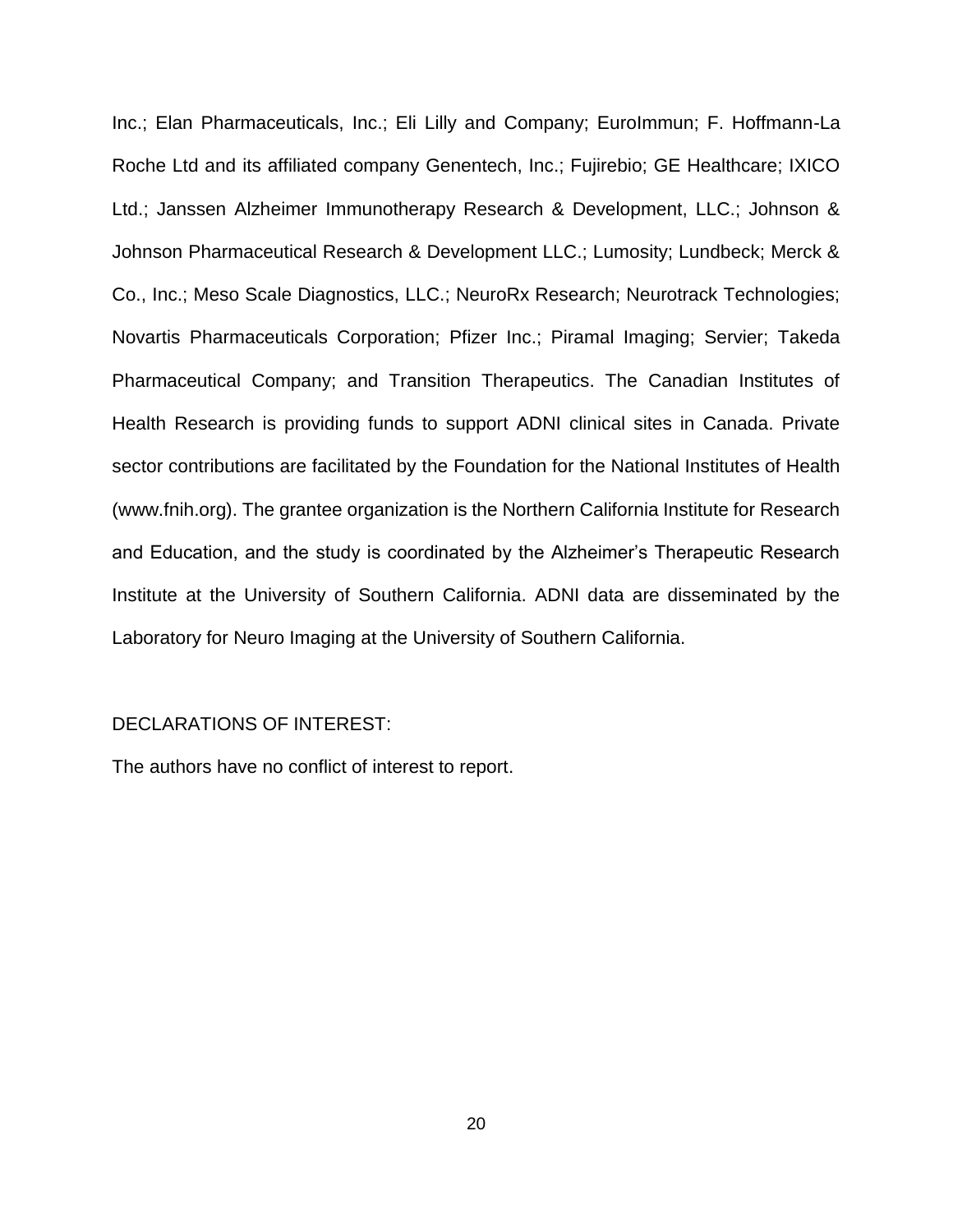| L<br>□ |  |
|--------|--|
|--------|--|

| NPI-Q subscale        | Description                                  |  |  |  |  |
|-----------------------|----------------------------------------------|--|--|--|--|
| Anxiety               | Does the patient become upset when           |  |  |  |  |
|                       | separated from you? Does he/she have         |  |  |  |  |
|                       | any other signs of nervousness such as       |  |  |  |  |
|                       | shortness of breath, sighing, being unable   |  |  |  |  |
|                       | to relax, or feeling excessively tense?      |  |  |  |  |
| Agitation/Aggression  | Is the patient resistive to help from others |  |  |  |  |
|                       | at times, or hard to handle?                 |  |  |  |  |
| <b>Disinhibition</b>  | Does the patient seem to act impulsively,    |  |  |  |  |
|                       | for example, talking to strangers as if      |  |  |  |  |
|                       | he/she knows them, or saying things that     |  |  |  |  |
|                       | may hurt people's feelings?                  |  |  |  |  |
| Irritability/lability | Is the patient impatient and cranky? Does    |  |  |  |  |
|                       | he/she have difficulty coping with delays    |  |  |  |  |
|                       | or waiting for planned activities?           |  |  |  |  |
| Motor disturbance     | Does the patient engage in repetitive        |  |  |  |  |
|                       | activities such as pacing around the         |  |  |  |  |
|                       | house, handling buttons, wrapping string,    |  |  |  |  |
|                       | or doing other things repeatedly?            |  |  |  |  |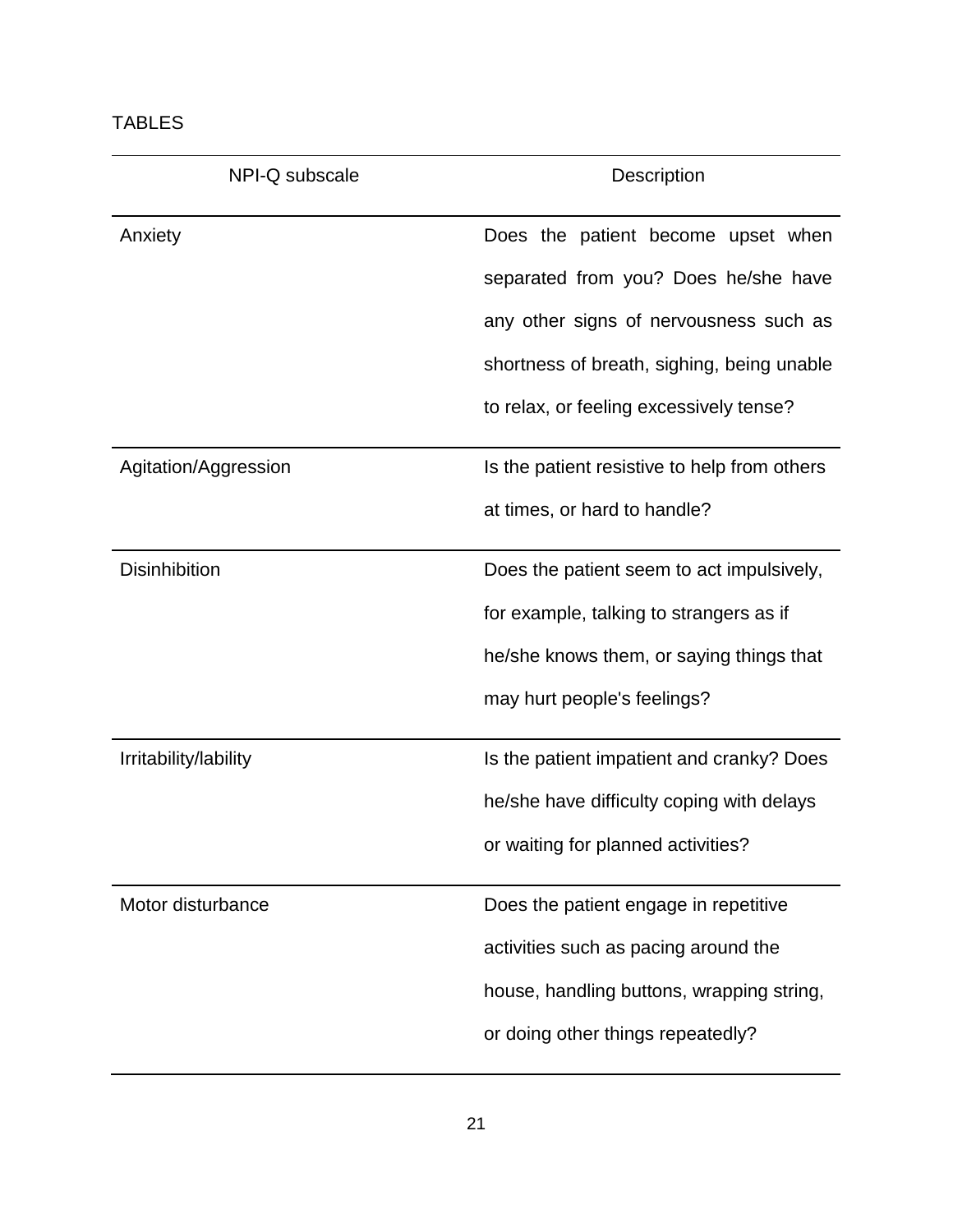**Table 1: Description of the NPI-Q Anxiety, Agitation/Aggression and three additional subscales that contributed to the composite agitation measure (Disinhibition, Irritability/lability and Motor disturbance).**

| <b>Baseline characteristics</b>                      |             | 'At risk' sample N=272                       | <b>Excluded sample</b><br>$N=97$             |  |  |  |  |
|------------------------------------------------------|-------------|----------------------------------------------|----------------------------------------------|--|--|--|--|
|                                                      |             | $N$ (%) or mean [SD]                         |                                              |  |  |  |  |
| Sex <sup>*</sup>                                     | Female (%)  | 120(44)                                      | 58 (60)                                      |  |  |  |  |
|                                                      | Male $(\%)$ | 152 (56)                                     | 39 (40)                                      |  |  |  |  |
| Age in years (mean [SD])                             |             | 75.4 [7.4]                                   | 74.1 [6.7]                                   |  |  |  |  |
| Education in years (mean [SD])                       |             | 15.3 [3.1]                                   | 14.9 [3.1]                                   |  |  |  |  |
| MMSE (mean [SD])                                     |             | 24.9 [2.6]                                   | 25.1 [2.5]                                   |  |  |  |  |
| Rate of cognitive decline (MMSE/year)<br>(mean [SD]) |             | $-2.4$ [3.1] for AD<br>-1.7 [1.7] for CN/MCI | $-2.3$ [3.4] for AD<br>-2.2 [2.5] for CN/MCI |  |  |  |  |
| Diagnosis                                            | AD (%)      | 138(51)                                      | 48 (49)                                      |  |  |  |  |
|                                                      | CN/MCI (%)  | 134 (49)                                     | 49 (51)                                      |  |  |  |  |
| Anxiety*                                             | Present (%) | 60(22)                                       | 44 (45)                                      |  |  |  |  |
|                                                      | Absent (%)  | 212 (78)                                     | 53 (55)                                      |  |  |  |  |
| Developed agitation (NPI-<br>Yes $(\%)$<br>Q)        |             | 127(47)                                      |                                              |  |  |  |  |
|                                                      | No (%)      | 145 (53)                                     |                                              |  |  |  |  |
| Developed agitation                                  | Yes $(\%)$  | 112(41)                                      |                                              |  |  |  |  |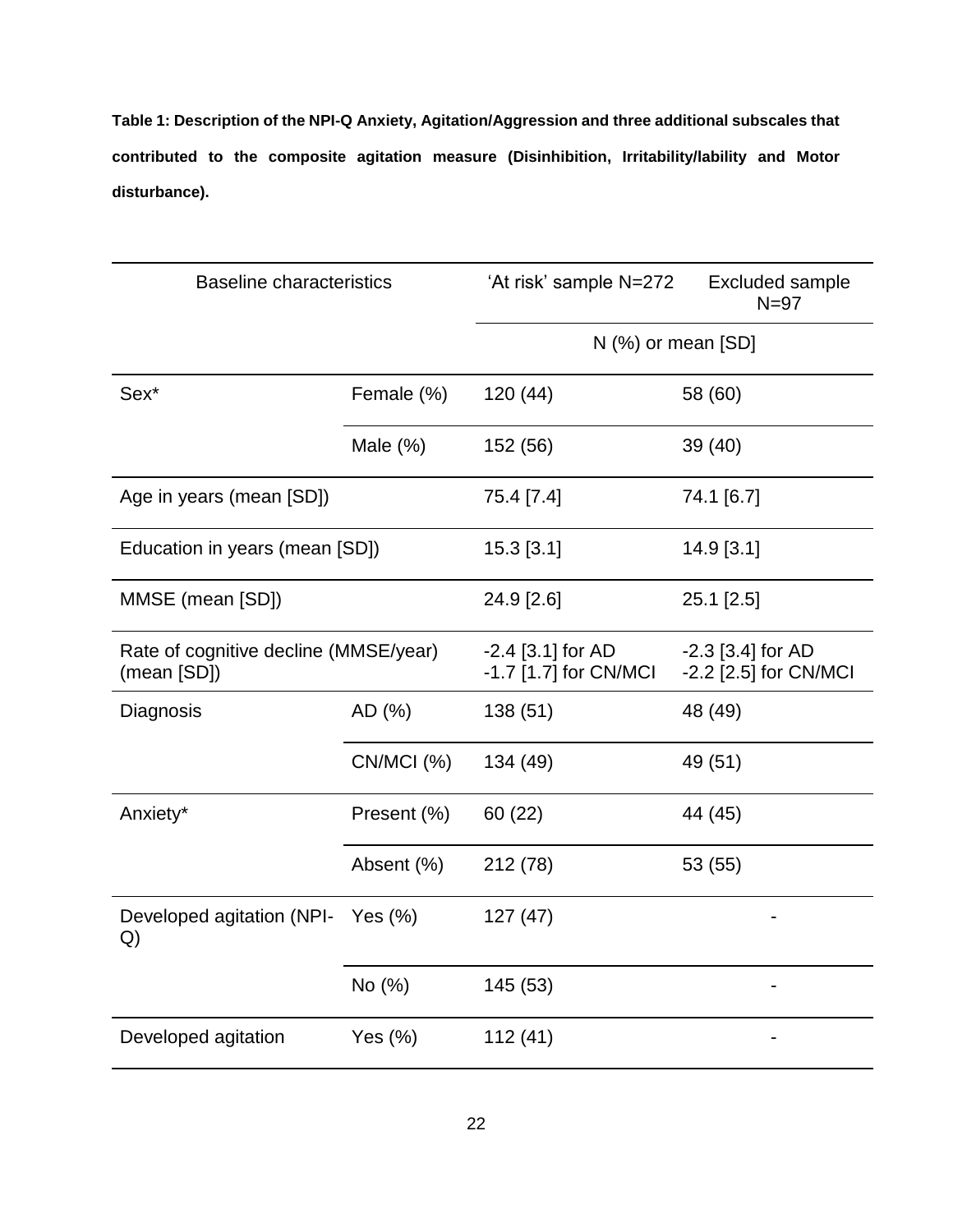| (composite) | No $(\%)$ | 160 (59) |  |
|-------------|-----------|----------|--|
|-------------|-----------|----------|--|

**Table 2. Baseline characteristics of the 'at risk' study population (N=272) and excluded sample (N=97).** The two populations differed in terms of sex and baseline anxiety, indicated by (\*). The composite subscale of agitation was defined as present if individuals had at least 3 of NPI-rated agitation, disinhibition, irritability and aberrant motor behavior rated as present.

| Follow-up<br>time (months) | <b>Total N</b> | Agitation (NPI-Q)<br>Anxiety |      | Agitation<br>(composite) |             |                |                  |
|----------------------------|----------------|------------------------------|------|--------------------------|-------------|----------------|------------------|
|                            |                | $\mathsf{N}$                 | $\%$ | ${\sf N}$                | $\%$        | $\mathsf{N}$   | $\%$             |
| 0 (baseline)               | 272            | 60                           | 22   | $\mathbf 0$              | $\mathbf 0$ | 3              | 1                |
| $\,6\,$                    | 261            | 65                           | 25   | 60                       | 23          | 22             | 8                |
| 12                         | 245            | 81                           | 33   | 55                       | 22          | 26             | 11               |
| 18                         | 123            | 30                           | 24   | 26                       | 21          | 10             | 8                |
| 24                         | 210            | 82                           | 39   | 46                       | 22          | 21             | 10               |
| 30                         | 6              | 1                            | 16   | $\overline{2}$           | 33          | $\pmb{0}$      | $\pmb{0}$        |
| 36                         | 97             | 29                           | 30   | 18                       | 19          | $\overline{7}$ | $\overline{7}$   |
| 42                         | 4              | 1                            | 25   | $\overline{2}$           | 50          | 1              | 25               |
| 48                         | 25             | $9\,$                        | 36   | $\overline{7}$           | 28          | 1              | 4                |
| 54                         | 3              | 1                            | 33   | $\overline{0}$           | $\bf{0}$    | $\mathbf 0$    | $\boldsymbol{0}$ |

**Table 3. Frequencies of anxiety and agitation in the 'at risk' study population (N=272) at baseline.**  The composite subscale of agitation was defined as present if individuals had at least 3 of NPI-rated agitation, disinhibition, irritability and aberrant motor behavior rated as present.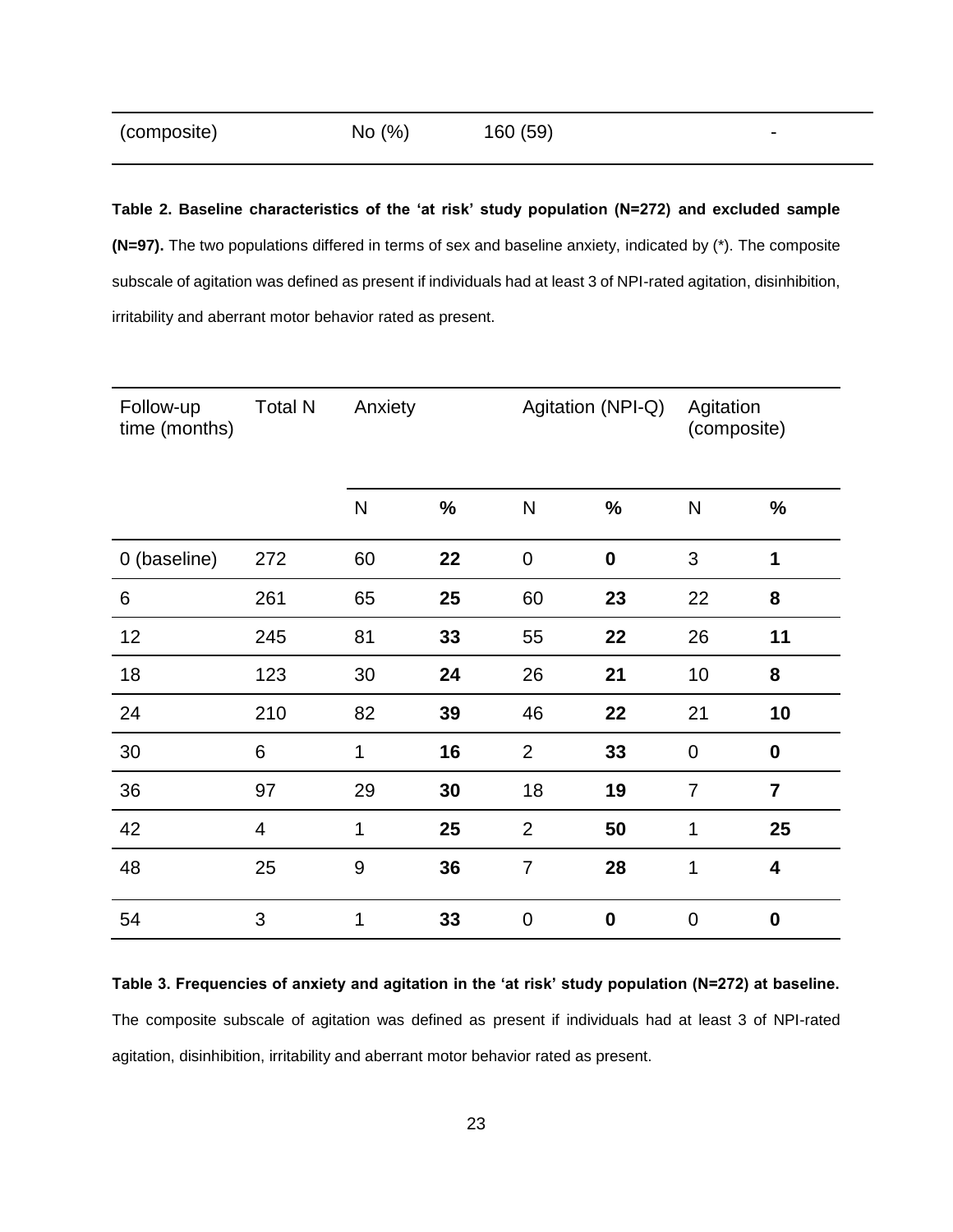|                                           | Model<br>variable<br>s       | <b>Baseline</b><br>anxiety | Time<br>(months)          | Group (AD<br>vs MCI/CN) | <b>Baseline</b><br>NPI-A<br>(delusions) | <b>Baseline</b><br>NPI-B<br>(hallucina<br>tions) | <b>Baseline</b><br>NPI-D<br>(depressi<br>on/dysph<br>oria) | <b>Baseline</b><br>NPI-F<br>(elation/eu<br>phoria) | <b>Baseline</b><br>NPI-G<br>(apathy/in<br>difference | <b>Baseline</b><br>NPI-H<br>(disinhibit<br>ion) | <b>Baselin</b><br>e NPI-I<br>(irritabili<br>ty/labilit<br>y) | <b>Baseline</b><br>NPI-J<br>(motor<br>disturban<br>ce) |
|-------------------------------------------|------------------------------|----------------------------|---------------------------|-------------------------|-----------------------------------------|--------------------------------------------------|------------------------------------------------------------|----------------------------------------------------|------------------------------------------------------|-------------------------------------------------|--------------------------------------------------------------|--------------------------------------------------------|
| Agitatio<br>n/aggre<br>ssion<br>$(NPI-Q)$ | OR<br>(95%<br>CI)            | $1.2(0.6 -$<br>2.3)        | $1.1(1.0 -$<br>$1.1)$ **  | $2.2(1.2-3.9)$<br>$***$ |                                         |                                                  |                                                            |                                                    |                                                      |                                                 |                                                              |                                                        |
|                                           | $AOR-1$<br>(95%<br>$CI$ )    | $0.9(0.5 -$<br>1.7)        | $1.1(1.0 -$<br>$1.1$ ) ** | $1.8(1.0-3.2)$<br>$***$ | $3.7(1.0 -$<br>$13.6$ ) **              | $0.9(0.0 -$<br>23.2)                             | $1.1(0.6 -$<br>2.1)                                        | $2.9(0.6 -$<br>14.8)                               | $2.2(1.1 -$<br>4.4) **                               | $0.8(0.2 -$<br>2.4)                             | $2.2(1.2 -$<br>4.2) **                                       | $0.6(0.2 -$<br>1.7)                                    |
|                                           | AOR-2<br>(95%<br>$CI$ )      | $0.8(0.4 -$<br>1.7)        | $1.0(1.0 -$<br>$1.10**$   | $1.6(0.9-3.0)$          | $3.7(1.0 -$<br>$13.9$ **                | $1.0(0.0 -$<br>27.4)                             | $1.0(0.5 -$<br>1.9)                                        | $2.7(0.5 -$<br>14.7)                               | $2.2(1.1 -$<br>4.5) **                               | $0.7(0.2 -$<br>2.3)                             | $2.6(1.3 -$<br>4.9) **                                       | $0.5(0.2 -$<br>1.5)                                    |
| Agitatio<br>n<br>(compo<br>site)          | OR<br>(95%<br>$CI$ )         | $1.4(0.5 -$<br>3.7)        | $1.1(1.0 -$<br>$1.1)$ **  | $3.8(1.6-9.1)$<br>$***$ |                                         |                                                  |                                                            |                                                    |                                                      |                                                 |                                                              |                                                        |
|                                           | <b>AOR</b><br>(95%<br>$CI$ ) | $0.8(0.3 -$<br>(2.3)       | $1.1(1.0 -$<br>$1.1$ ) ** | $2.6(1.1-6.0)$<br>$***$ | $6.4(1.3 -$<br>$32.4$ ) **              | $1.1(0.0 -$<br>59.1)                             | $1.8(0.8 -$<br>4.4)                                        | $7.0(1.3 -$<br>$38.6$ ) **                         | $2.8(1.1 -$<br>7.2) $**$                             |                                                 |                                                              |                                                        |
|                                           | AOR-2<br>(95%<br>CI)         | $0.8(0.3 -$<br>2.3)        | $1.0(1.0 -$<br>$1.1$ ) ** | $1.9(0.7-4.7)$          | $6.5(1.2 -$<br>$33.9$ **                | $1.1(0.0 -$<br>61.8)                             | $2.1(0.8 -$<br>5.2)                                        | $4.8(0.8 -$<br>28.0)                               | $2.9(1.1 -$<br>7.8) $**$                             |                                                 |                                                              |                                                        |

**Table 4**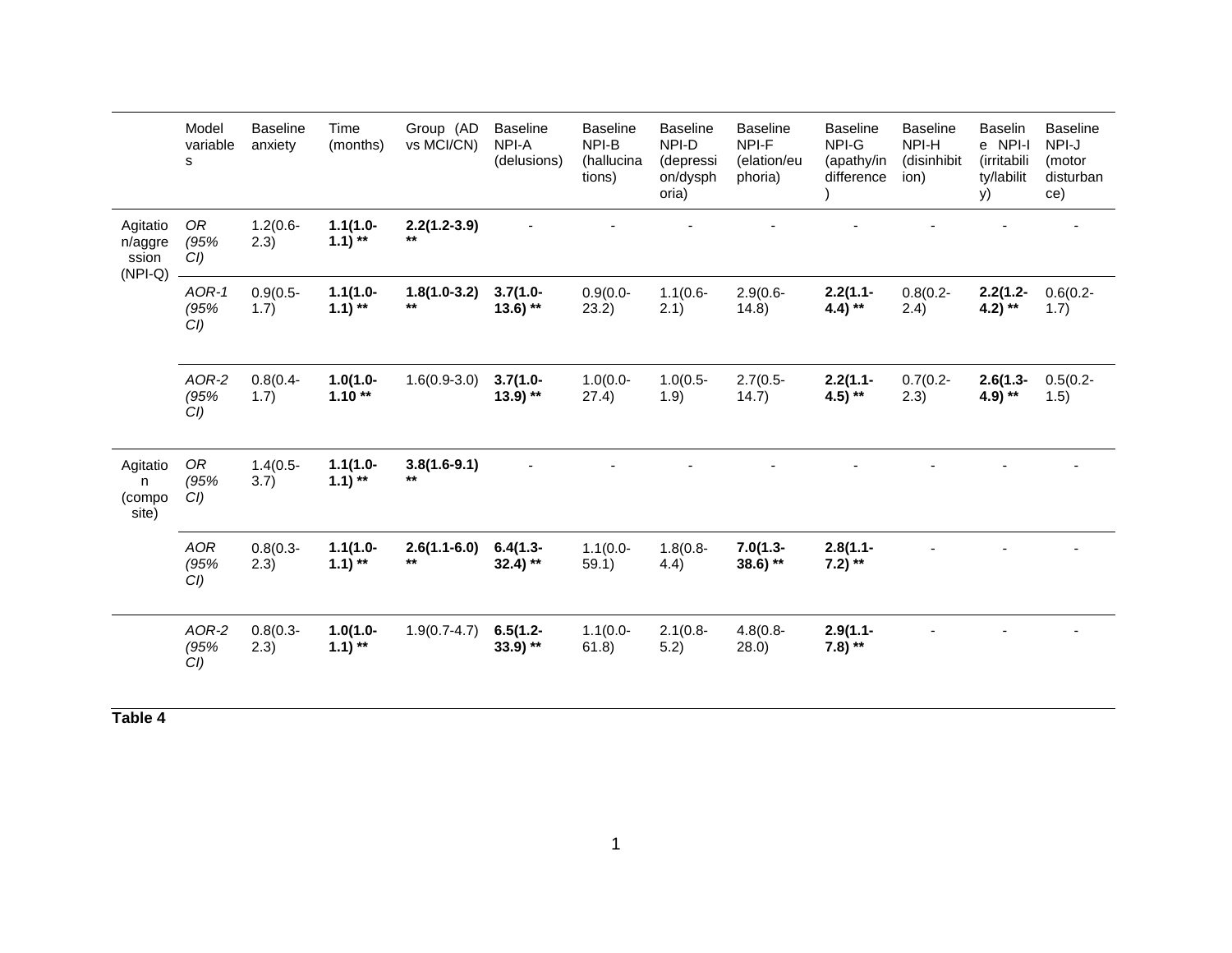**Table 4. 'Prospective' model to assess the longitudinal relationship between baseline anxiety and incident agitation within 'at risk' individuals.** Values are odds ratios (to 1 decimal place) for baseline agitation measured in the 'at risk' sample (N=272) using multivariate random effects models, with 95% confidence intervals (CI) before (OR) and after adjustment for other baseline NPI-rated covariates (AOR-1) and demographic factors (baseline age, MMSE at each timepoint, sex, years of education; AOR-2). The variables that had interaction terms with anxiety worsened the fit of the unadjusted model according to the LRT so were not included in this or subsequent models. Statistically significant results (p<0.05) are highlighted in bold and indicated by (\*\*), otherwise results were not significant. The composite subscale of agitation was defined as having at least 3 of NPI-rated agitation, disinhibition, irritability and aberrant motor behavior being present.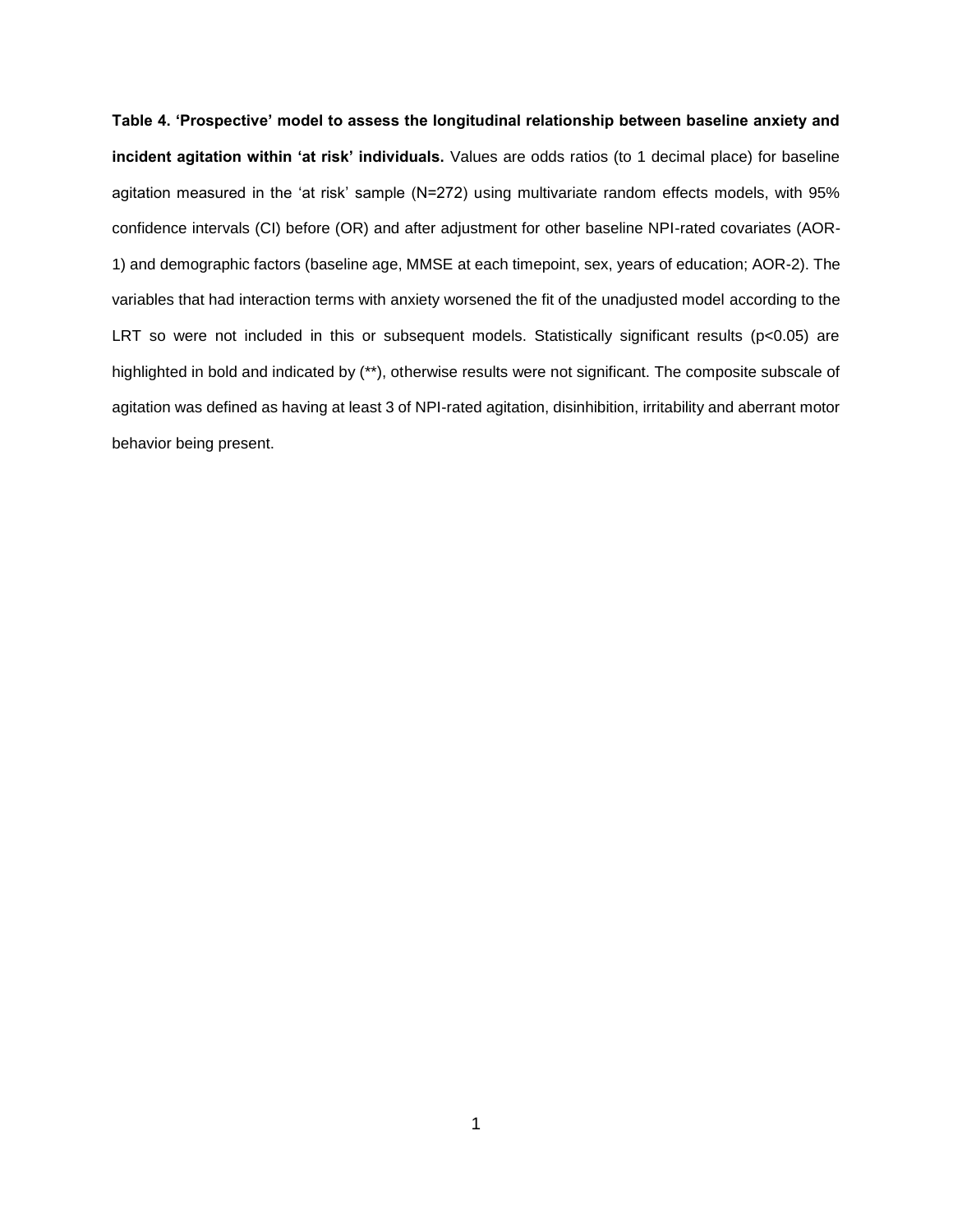|                                       | Model<br>variables     | Incident<br>anxiety        | Time<br>(months)          | Group<br>(AD vs<br><b>MCI/CN</b> | Incident<br>NPI-A<br>(delusio<br>ns) | Incident<br>NPI-B<br>(halluci<br>nations | Incident<br>NPI-D<br>(depressi<br>on/dysph<br>oria) | Incident<br>NPI-F<br>(elation/e<br>uphoria) | Incident<br>NPI-G<br>(apathy/in<br>difference | Incident<br>NPI-H<br>(disinhibit<br>ion) | Incident<br>NPI-I<br>(irritability/l<br>ability) | Incident NPI-<br>J<br>(motor<br>disturbance) |
|---------------------------------------|------------------------|----------------------------|---------------------------|----------------------------------|--------------------------------------|------------------------------------------|-----------------------------------------------------|---------------------------------------------|-----------------------------------------------|------------------------------------------|--------------------------------------------------|----------------------------------------------|
| Agitation/<br>aggressio<br>$n(NPI-Q)$ | OR (95%<br>CI          | $2.7(1.8 -$<br>4.2) **     | $1.1(1.0 -$<br>$1.1$ ) ** | $1.9(1.1 -$<br>$3.3)$ **         |                                      |                                          |                                                     |                                             |                                               |                                          |                                                  |                                              |
|                                       | $AOR-1$<br>(95% CI)    | $1.6(1.0 -$<br>$2.5$ ) **  | $1.0(1.0 -$<br>$1.1$ ) ** | $1.5(0.9 -$<br>2.5)              | $1.1(0.6 -$<br>2.3)                  | $0.7(0.3 -$<br>2.0)                      | $1.6(1.1 -$<br>$2.5$ ) **                           | $0.5(0.2 -$<br>1.3)                         | $1.8(1.2 -$<br>$2.8)$ **                      | $3.9(2.3 -$<br>6.6) **                   | $3.3(2.1 - 5.0)$<br>$***$                        | $2.0(1.1-3.5)$<br>$**$                       |
|                                       | AOR-2<br>(95% CI)      | $1.6(1.0 -$<br>$2.4)$ **   | $1.0(1.0 -$<br>$1.1$ ) ** | $1.4(0.8 -$<br>2.4)              | $1.1(0.5 -$<br>2.1)                  | $0.7(0.2 -$<br>2.0)                      | $1.6(1.0 -$<br>$2.4)$ **                            | $0.5(0.2 -$<br>1.3)                         | $1.8(1.2 -$<br>$(2.8)$ **                     | $3.9(2.3 -$<br>6.6) **                   | $3.4(2.2-5.3)$<br>$***$                          | $2.0(1.1-3.5)$<br>$**$                       |
| Agitation<br>(composit<br>e)          | OR (95%<br>$CI$ )      | $6.2(3.1 -$<br>$12.2$ ) ** | $1.0(1.0 -$<br>$1.1$ ) ** | $3.0(1.3 -$<br>7.0) $**$         |                                      |                                          |                                                     |                                             |                                               |                                          |                                                  |                                              |
|                                       | <b>AOR</b><br>(95% CI) | $4.0(2.0 -$<br>$7.9$ ) **  | $1.0(1.0 -$<br>1.1)       | $2.4(1.1 -$<br>$5.4$ ) **        | $2.5(1.1 -$<br>6.1) **               | $1.0(0.3 -$<br>3.6)                      | $2.1(1.1 -$<br>$3.9$ ) **                           | $2.7(0.8 -$<br>9.2)                         | $3.3(1.7 -$<br>6.2) **                        |                                          |                                                  |                                              |
|                                       | AOR-2<br>(95% CI)      | $3.8(2.0 -$<br>7.6) **     | $1.0(1.0 -$<br>1.1)       | $1.9(0.8 -$<br>4.7)              | $2.5(1.0 -$<br>6.2) **               | $0.7(0.2 -$<br>2.9)                      | $2.3(1.2 -$<br>4.4) **                              | $2.5(0.7 -$<br>8.9)                         | $3.0(1.6 -$<br>$5.8$ ) **                     |                                          |                                                  |                                              |

**Table 5**